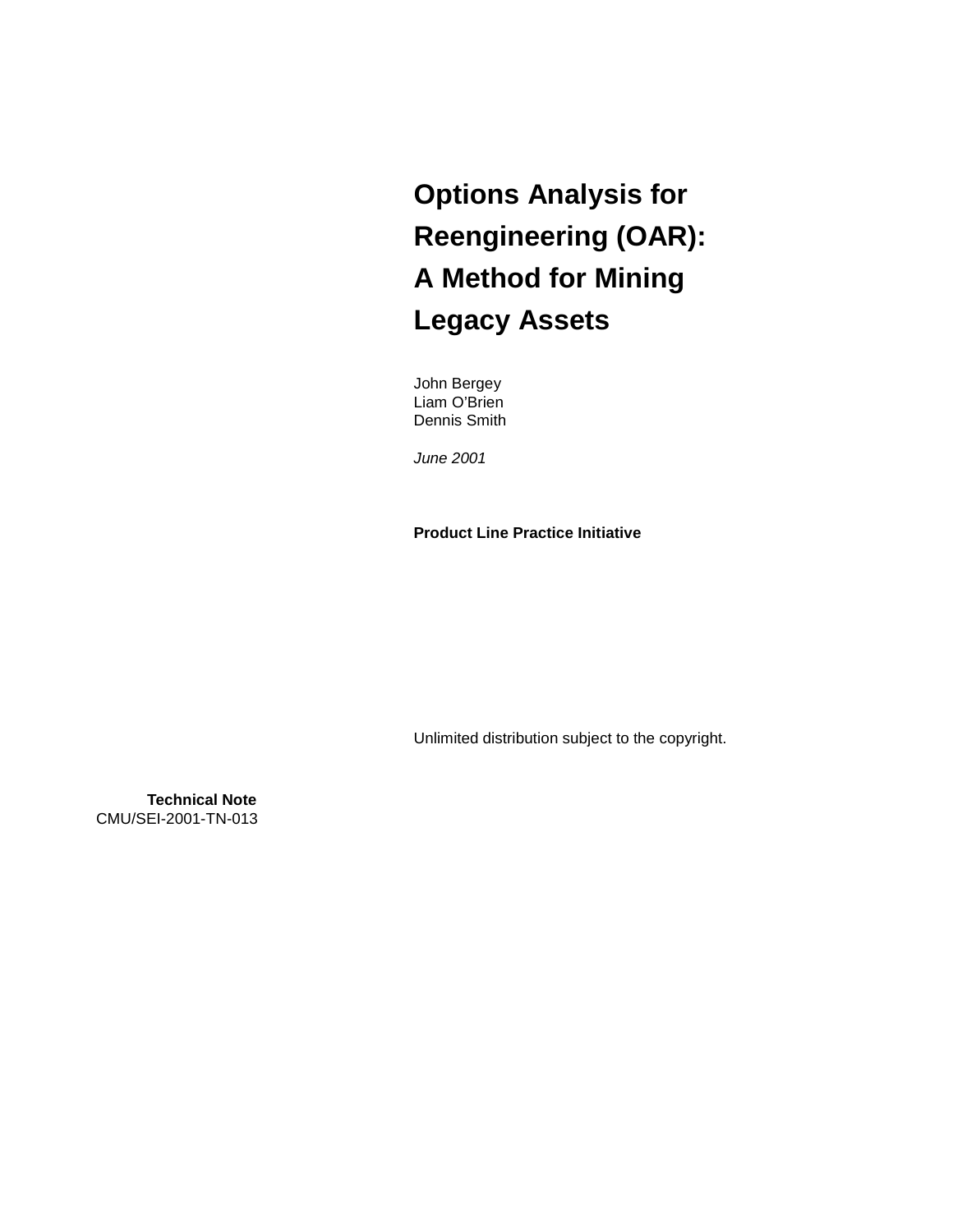The Software Engineering Institute is a federally funded research and development center sponsored by the U.S. Department of Defense.

Copyright 2001 by Carnegie Mellon University.

#### NO WARRANTY

THIS CARNEGIE MELLON UNIVERSITY AND SOFTWARE ENGINEERING INSTITUTE MATERIAL IS FURNISHED ON AN "AS-IS" BASIS. CARNEGIE MELLON UNIVERSITY MAKES NO WARRANTIES OF ANY KIND, EITHER EXPRESSED OR IMPLIED, AS TO ANY MATTER INCLUDING, BUT NOT LIMITED TO, WARRANTY OF FITNESS FOR PURPOSE OR MERCHANTABILITY, EXCLUSIVITY, OR RESULTS OBTAINED FROM USE OF THE MATERIAL. CARNEGIE MELLON UNIVERSITY DOES NOT MAKE ANY WARRANTY OF ANY KIND WITH RESPECT TO FREEDOM FROM PATENT, TRADEMARK, OR COPYRIGHT INFRINGEMENT.

Use of any trademarks in this report is not intended in any way to infringe on the rights of the trademark holder.

Internal use. Permission to reproduce this document and to prepare derivative works from this document for internal use is granted, provided the copyright and "No Warranty" statements are included with all reproductions and derivative works.

External use. Requests for permission to reproduce this document or prepare derivative works of this document for external and commercial use should be addressed to the SEI Licensing Agent.

This work was created in the performance of Federal Government Contract Number F19628-00-C-0003 with Carnegie Mellon University for the operation of the Software Engineering Institute, a federally funded research and development center. The Government of the United States has a royalty-free government-purpose license to use, duplicate, or disclose the work, in whole or in part and in any manner, and to have or permit others to do so, for government purposes pursuant to the copyright license under the clause at 52.227-7013.

For information about purchasing paper copies of SEI reports, please visit the publications portion of our Web site (http://www.sei.cmu.edu/publications/pubweb.html).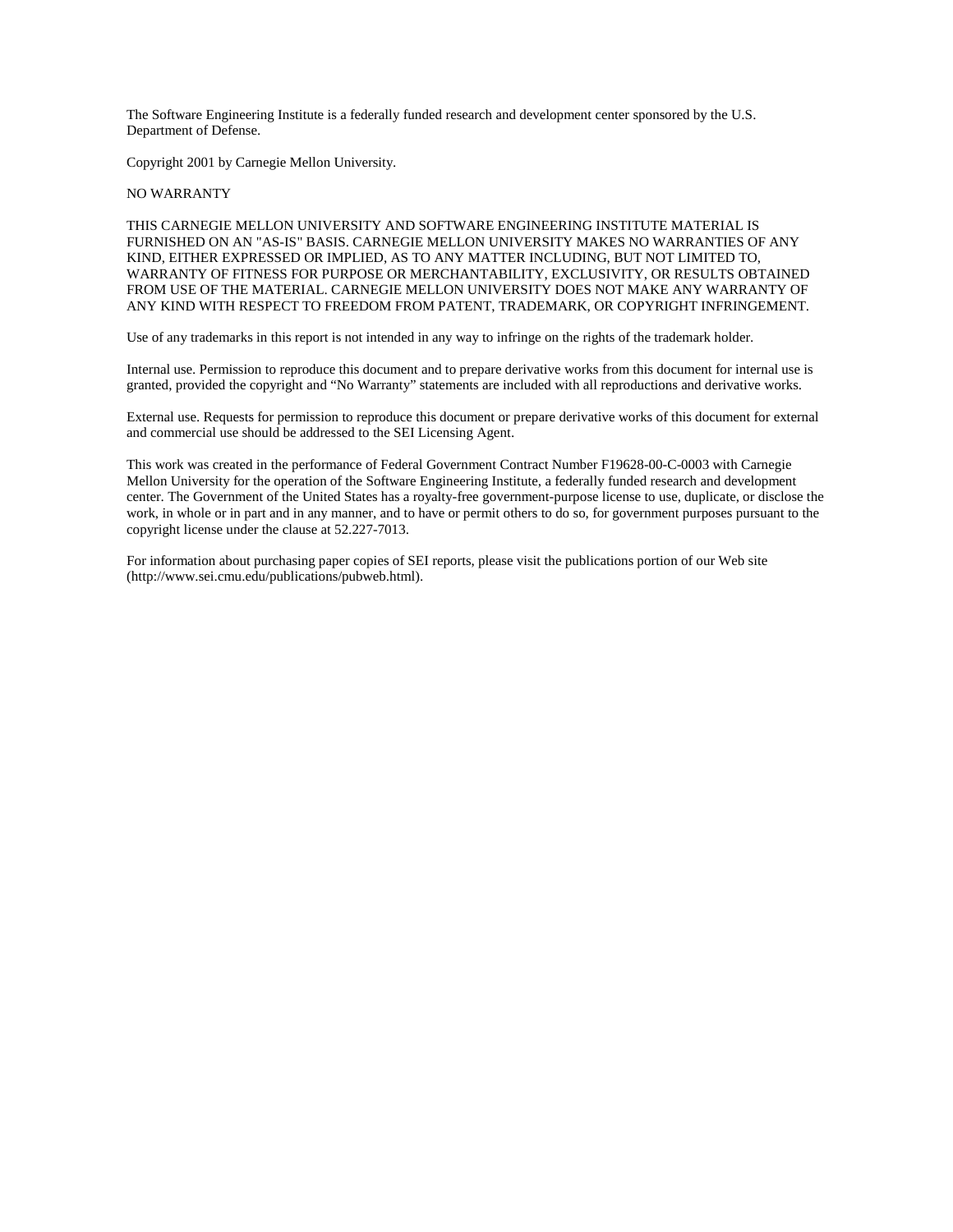#### Contents

|              | <b>Abstract</b>   |                                                        | vii |
|--------------|-------------------|--------------------------------------------------------|-----|
| 1            |                   | <b>Introduction</b>                                    | 1   |
|              | 1.1               | Need for OAR                                           | 1   |
|              |                   | 1.2 Structure of This Technical Note                   | 1   |
| $\mathbf{2}$ |                   | <b>The OAR Method</b>                                  | 3   |
|              | 2.1               | <b>Establish Mining Context</b>                        | 3   |
|              | 2.2               | <b>Inventory Components</b>                            | 3   |
|              |                   | 2.3 Analyze Candidate Components                       | 4   |
|              |                   | 2.4 Plan Mining Options                                | 5   |
|              |                   | 2.5 Select Mining Option                               | 6   |
|              | 2.6               | <b>Specialized Tasks</b>                               | 6   |
| 3            |                   | <b>Structure of Activities</b>                         | 7   |
|              | 3.1               | Overview of Sample Activity: Establish Mining Context7 |     |
| 4            |                   | An Example of an Application of OAR                    | 13  |
| 5            |                   | <b>Conclusion</b>                                      | 14  |
|              | <b>References</b> |                                                        | 15  |
|              |                   | <b>Appendix A. Component Table</b>                     | 16  |
|              |                   | <b>Appendix B. Options Table</b>                       | 20  |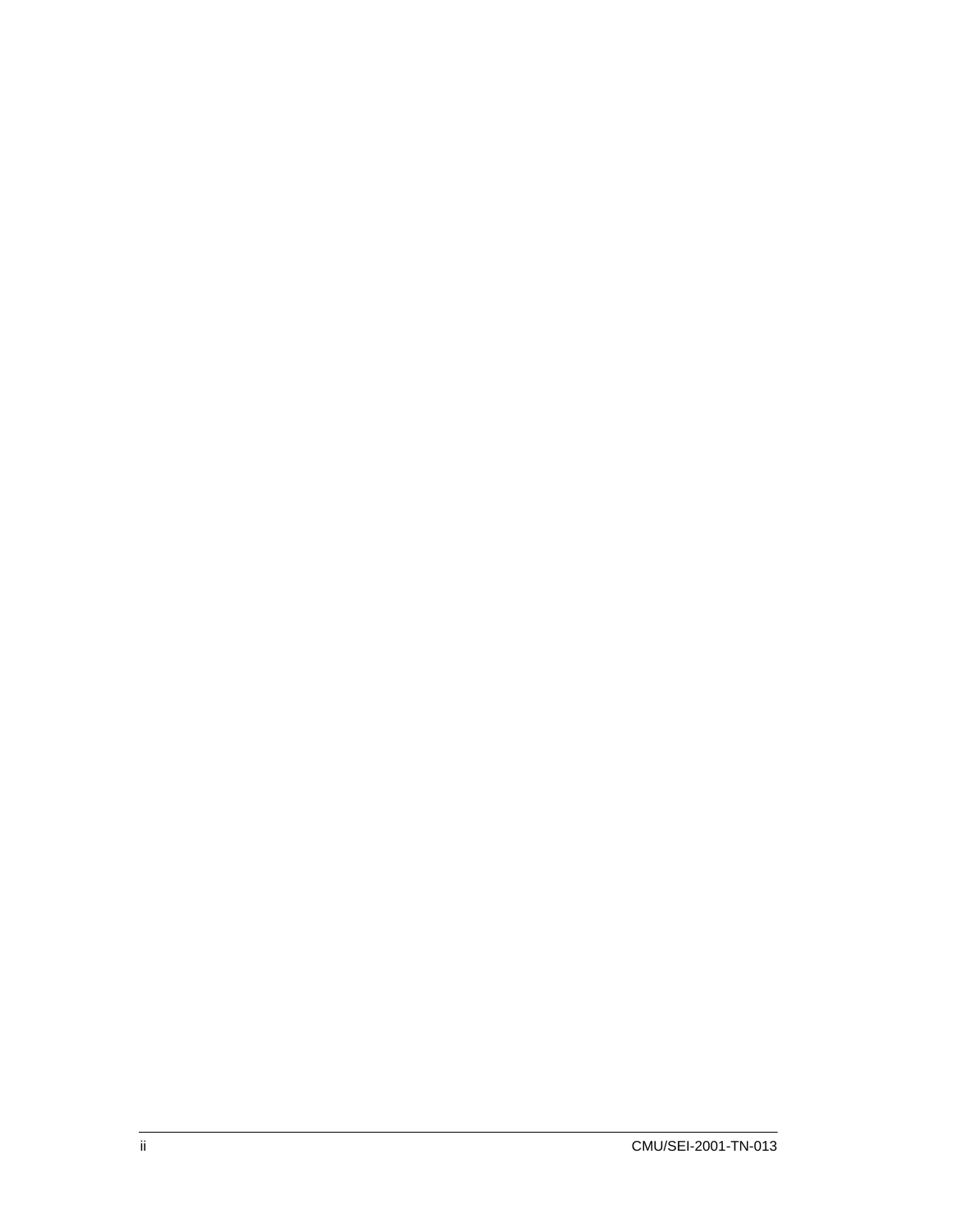### **List of Figures**

Figure 1: Overview of OAR Activities 3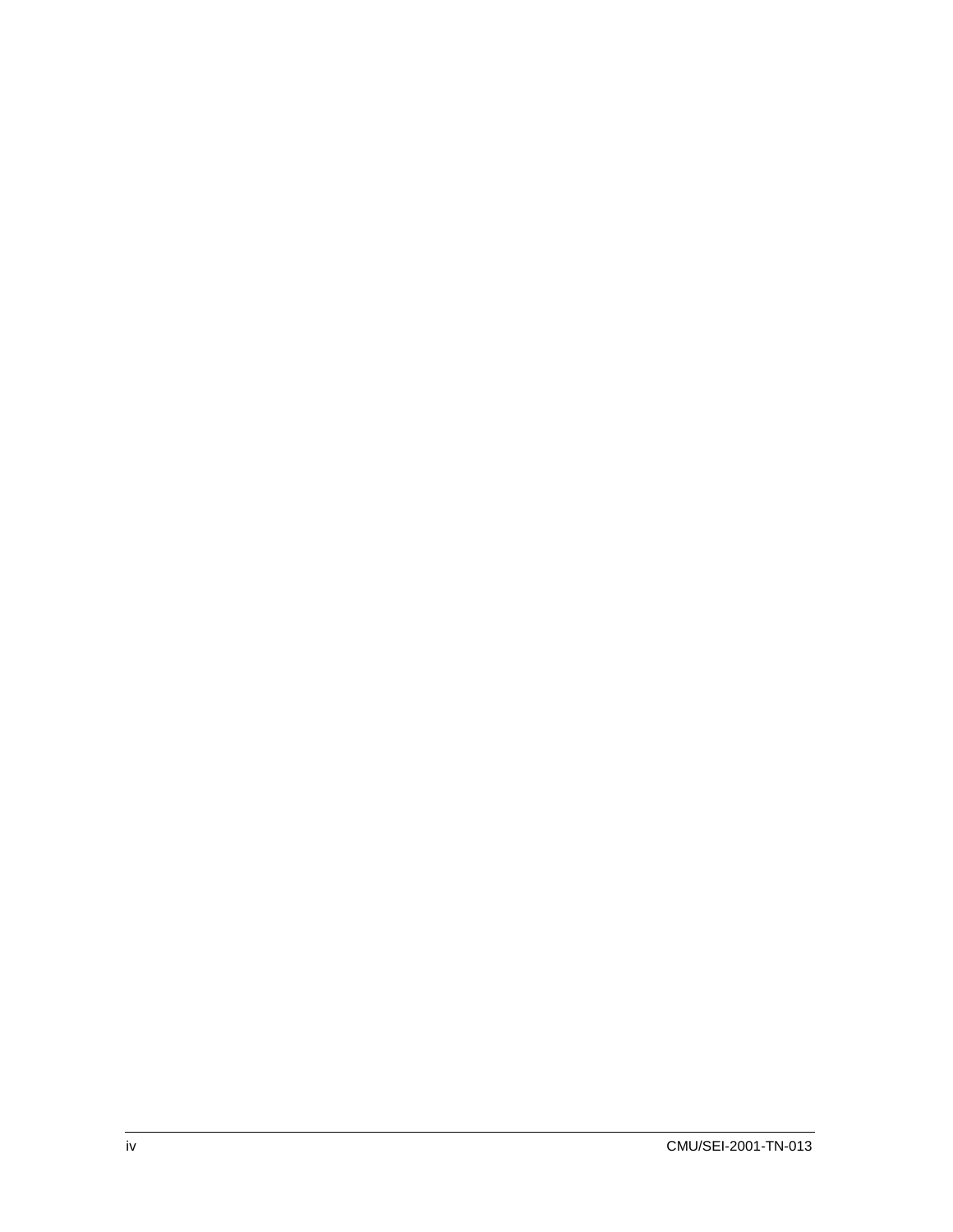## **List of Tables**

| Table 1: EITVOX Structure of OAR Activities  |     |
|----------------------------------------------|-----|
| Table 2: Task Execution Template: EMC-4.2-DT | 10. |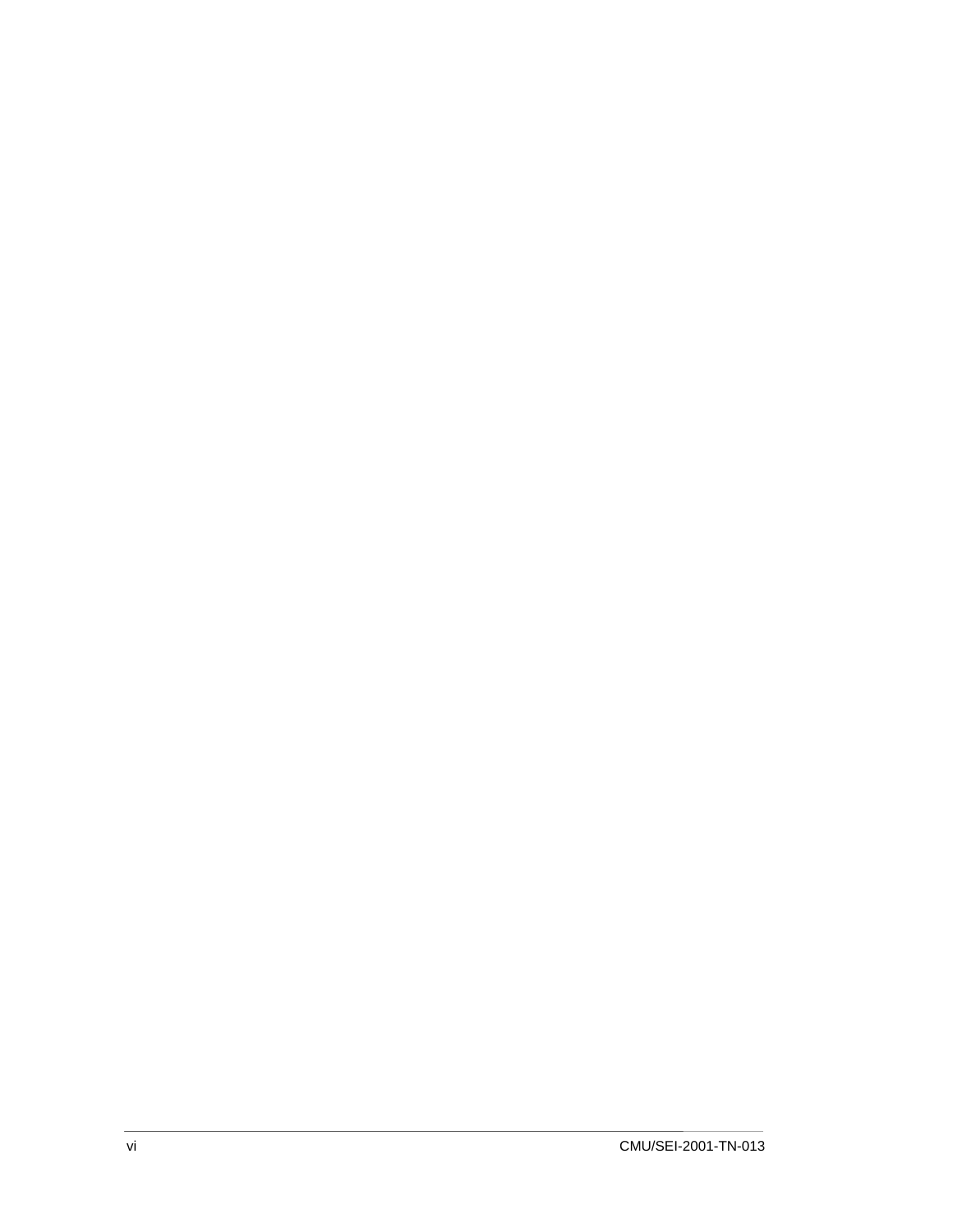## **Abstract**

Options Analysis for Reengineering (OAR) is a systematic, architecture-centric, decisionmaking method for mining existing components for a product line or new software architecture. OAR's five activities identify potential components, estimate the mining cost, and evaluate the effort required to reuse legacy components. OAR reveals implicit stakeholder assumptions, constraints, and other major drivers that affect component mining, thereby giving managers insight into this complex task.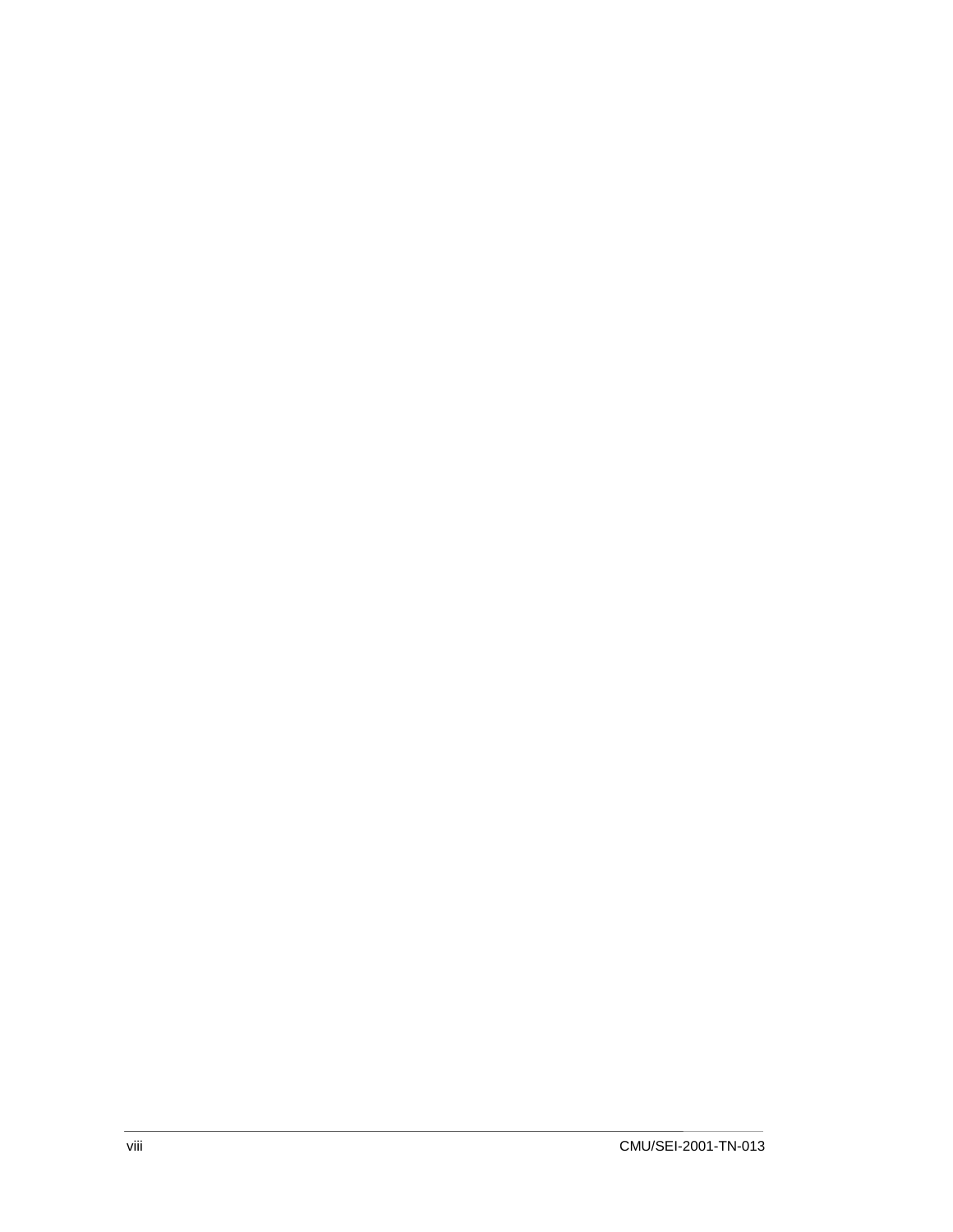### 1 Introduction

Options Analysis for Reengineering (OAR) is a systematic, architecture-centric, decisionmaking method for identifying and mining software components within large, complex software systems. Mining involves rehabilitating parts of an old system for reuse. OAR identifies potentially relevant architectural components and analyzes the changes required to use them in a software product line or new software architecture. In essence, OAR provides a set of mining options along with estimates of the cost, effort, and risks associated with those options.

### 1.1 Need for OAR

Many organizations have undertaken efforts to update their software intensive systems and to establish more efficient ways of developing software. One emerging trend has been the implementation of software product lines to realize economies of scale and greater efficiencies in software development [Clements 01].

Since most organizations have a substantial legacy base of existing software assets, few product line development or migration efforts start from "green fields." However until now, there has been no systematic way to identify components for reuse and to understand the types of changes required to insert legacy system components into a software product line or a new software architecture [Muller 00]. In most cases, the options have been to either undergo the costly and high-risk process of reengineering an entire system or to simply build the required components or systems from scratch.

Component mining has often been discussed as an alternative, but requires understanding what types of components are worth extracting and how to extract them. The following issues add to the challenge:

- Existing components are often poorly structured and poorly documented.
- Existing components differ in levels of granularity.
- There is no clear guidance on how to salvage components.

OAR provides a systematic approach to addressing these issues and to making the decisions required to cost-effectively and efficiently mine legacy system components.

### 1.2 Structure of This Technical Note

This technical note provides a brief overview of OAR. Section 2 outlines the activities of OAR and provides a brief summary of the purpose and tasks of each activity. Section 3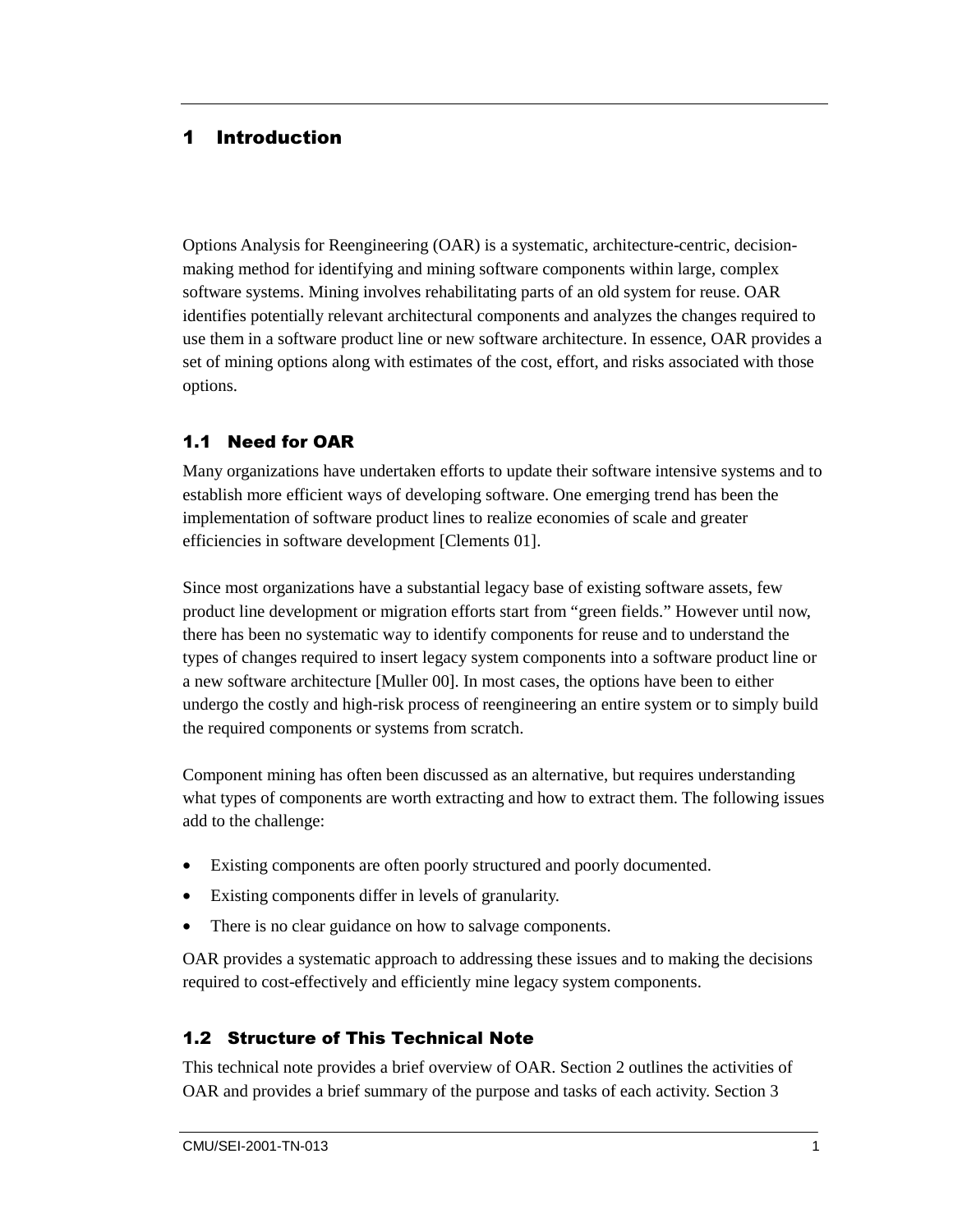describes how each activity is structured according to an EITVOX (Entry Criteria, Inputs, Tasks, Validation, Outputs, Exit Criteria) format. It describes one activity "Establish Mining Context" to demonstrate how this format is followed. Section 4 provides an example of how OAR has been used. Section 5 provides a summary of OAR, its status and potential. Bergey et al., provide additional details on OAR in their OAR tutorial [Bergey 01].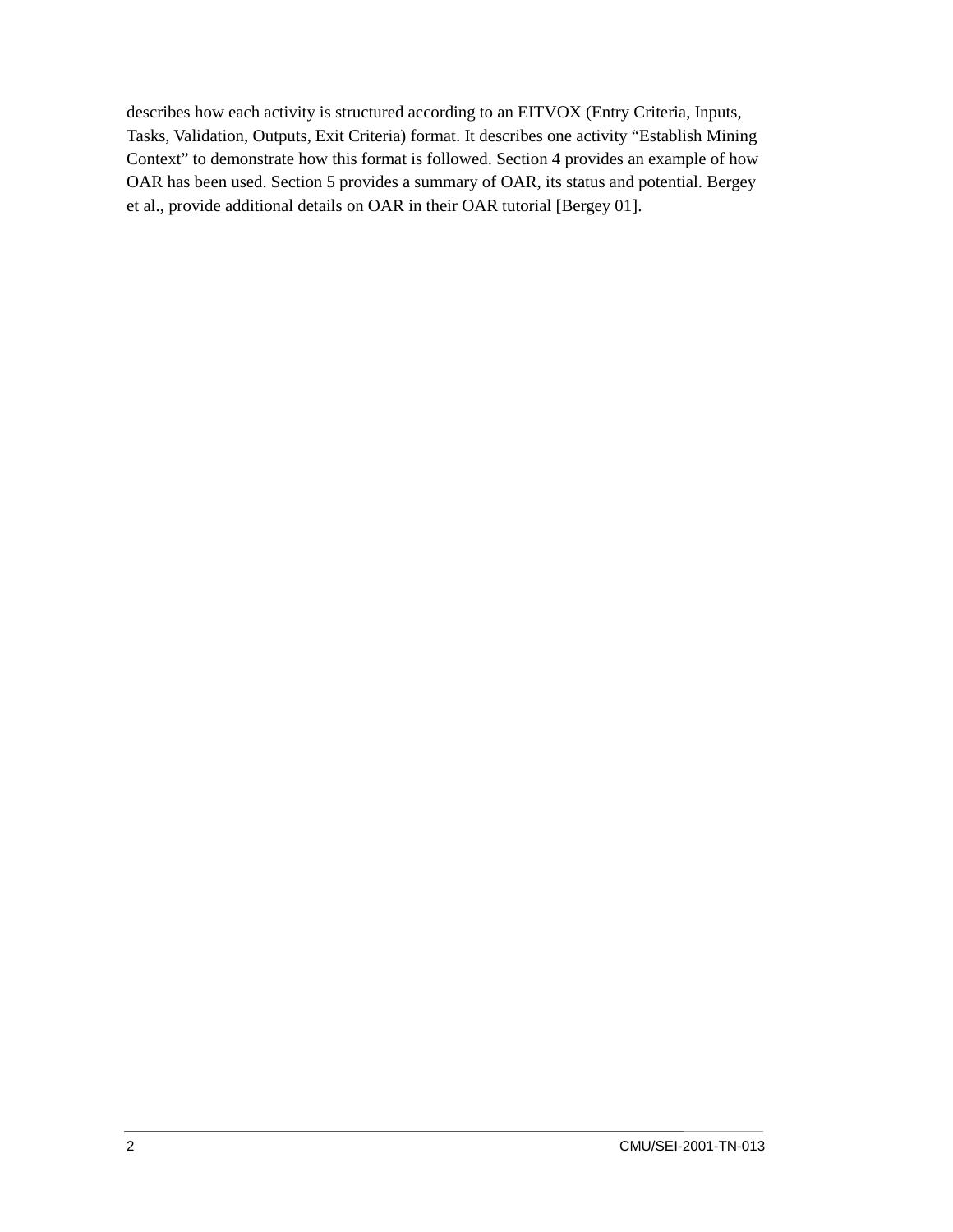# 2 The OAR Method

The OAR method consists of five major activities with scalable tasks. These tasks are depicted in Figure 1 and summarized in the following subsections:



*Figure 1: Overview of OAR Activities* 

### 2.1 Establish Mining Context

It is important for the OAR team to understand the context for the mining effort. As a result, the first activity of OAR involves interviewing stakeholders and studying the organization's product line or new system requirements, legacy base, and expectations for mining legacy components. This effort establishes a baseline set of goals, expectations, and component needs. It also uncovers the program and technical drivers for making decisions.

### 2.2 Inventory Components

Next, the OAR team identifies the legacy system components that potentially can be mined for use in a product line or new software architecture.

During this activity, team members identify product line component needs and evaluate the legacy components based on these criteria. Those that don't meet the criteria are screened out. This activity results in an inventory of candidate legacy components.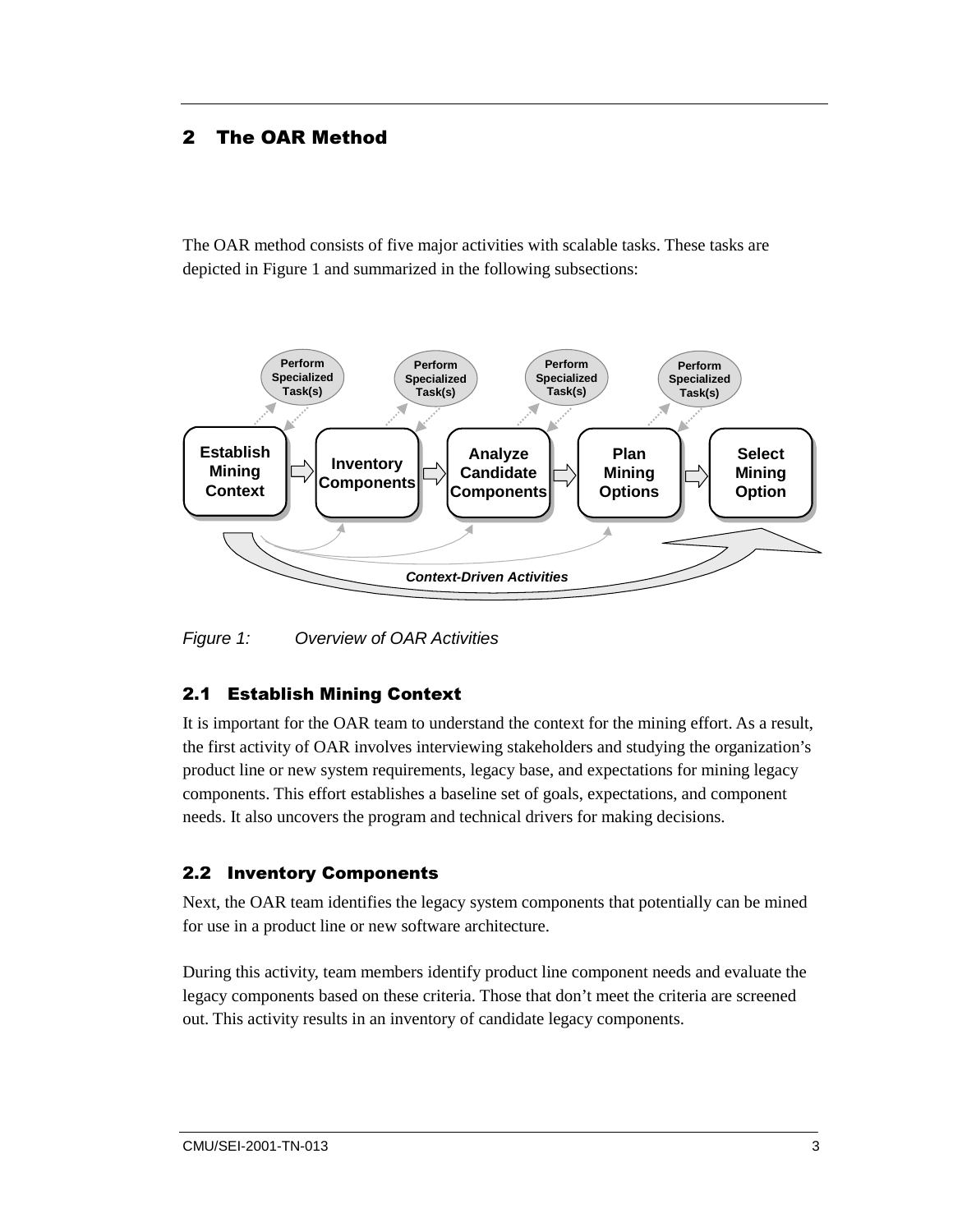The Inventory Components activity has six tasks:

- 1 Identify Characteristics of Component Needs:
	- Determine required characteristics of potential legacy components.
- 2 Identify Components Satisfying Characteristics:
	- Create a Component Table of the legacy components with details of these characteristics.
	- Screen components that do not satisfy the required characteristics.
- 3 Match Components to Needs:
	- Match legacy components to product line component needs.
- 4 Inventory Candidate Components:
	- Update the Component Table with more details about those candidate components chosen.
- 5 Elicit Mining Issues:
	- Review any mining issues and concerns that were identified during the activity.
- 6 Review OAR Schedule:
	- Update the OAR Schedule, if necessary.

### 2.3 Analyze Candidate Components

Next, team members analyze the candidate set of legacy components for the types of changes that are required to mine. This activity has six tasks:

- 1. Select Desirable Components:
	- Determine desirability criteria for each legacy component.
	- Screen out those that do not satisfy these criteria.
- 2. Identify As Is & Black-Box Components:
	- Determine those components that can be wrapped or used "as is."
- 3. Identify White-Box Components:
	- Determine those components that will need to be modified.
- 4. Determine Required Changes:
	- Determine the types of changes that each component will need, the cost and effort involved, the level of difficulty and risk, and the comparative cost and effort of developing components from scratch.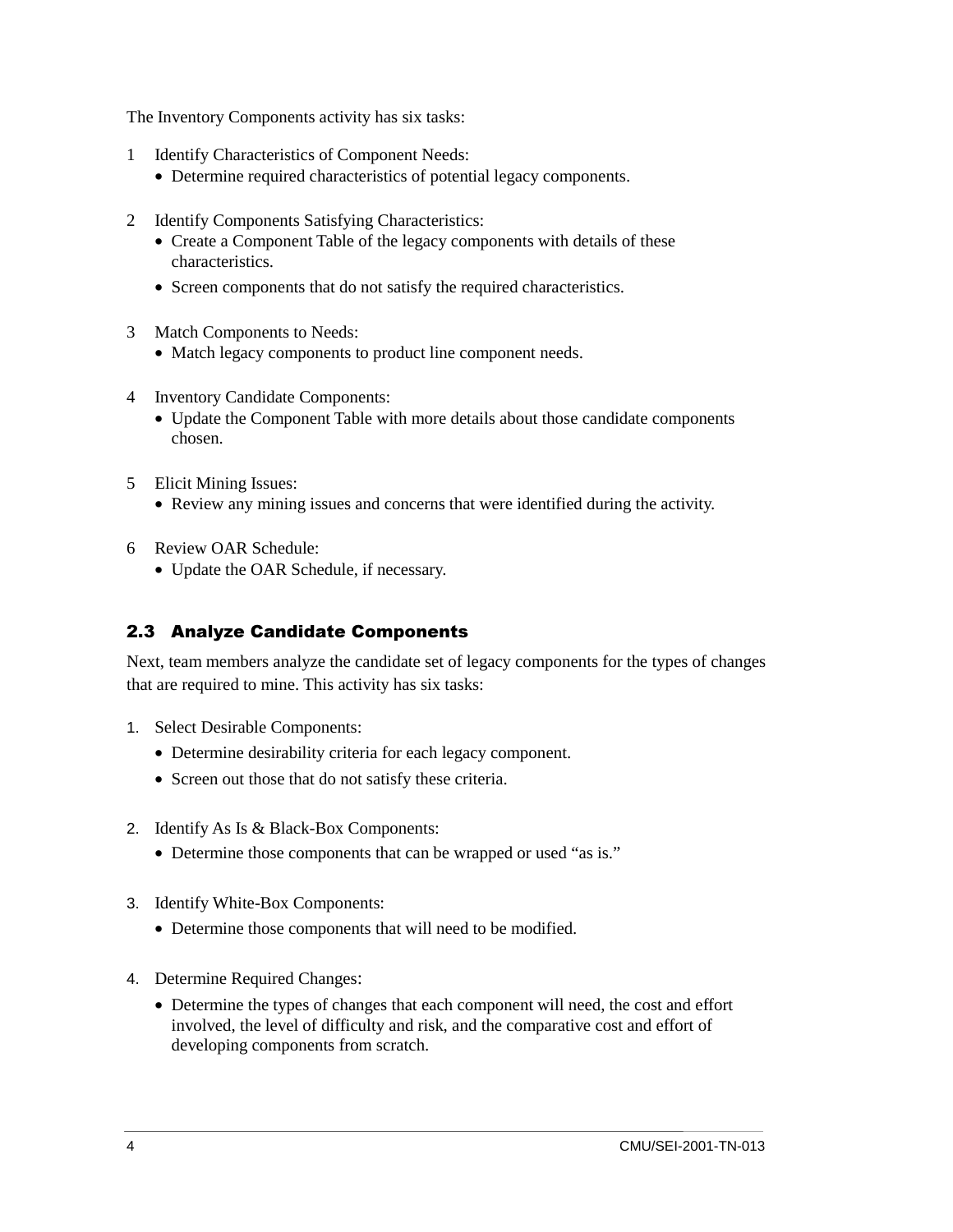- 5. Elicit Mining Issues:
	- Review mining issues and concerns that were identified during the activity.
- 6. Review OAR Schedule:
	- Update the OAR Schedule, if necessary.

#### 2.4 Plan Mining Options

Given the set of analyzed candidate components, the team next develops alternatives to mining based on schedule, cost, effort, risk, and resource considerations. The OAR team also screens candidate components one more time and analyzes the impact of different component aggregations.

The Plan Mining Options activity has seven tasks:

- 1. Select Favorable Components:
	- Develop criteria, such as cost or effort levels required.
	- Screen components that do not satisfy the criteria.
- 2. Perform Component Tradeoffs:
	- Identify one component (or combination) per product line component need.
- 3. Form Component Options:
	- Develop criteria for aggregating, and aggregate components.
- 4. Determine Comparative Cost and Effort:
	- Compare the cost of each aggregation with the cost of developing it from scratch.
- 5. Analyze Difficulty and Risk:
	- Determine the level of difficulty and the risks involved for each aggregation.
- 6. Elicit Mining Issues:
	- Review mining issues and concerns identified during the activity.
- 7. Update OAR Schedule:
	- Update the OAR Schedule, if necessary.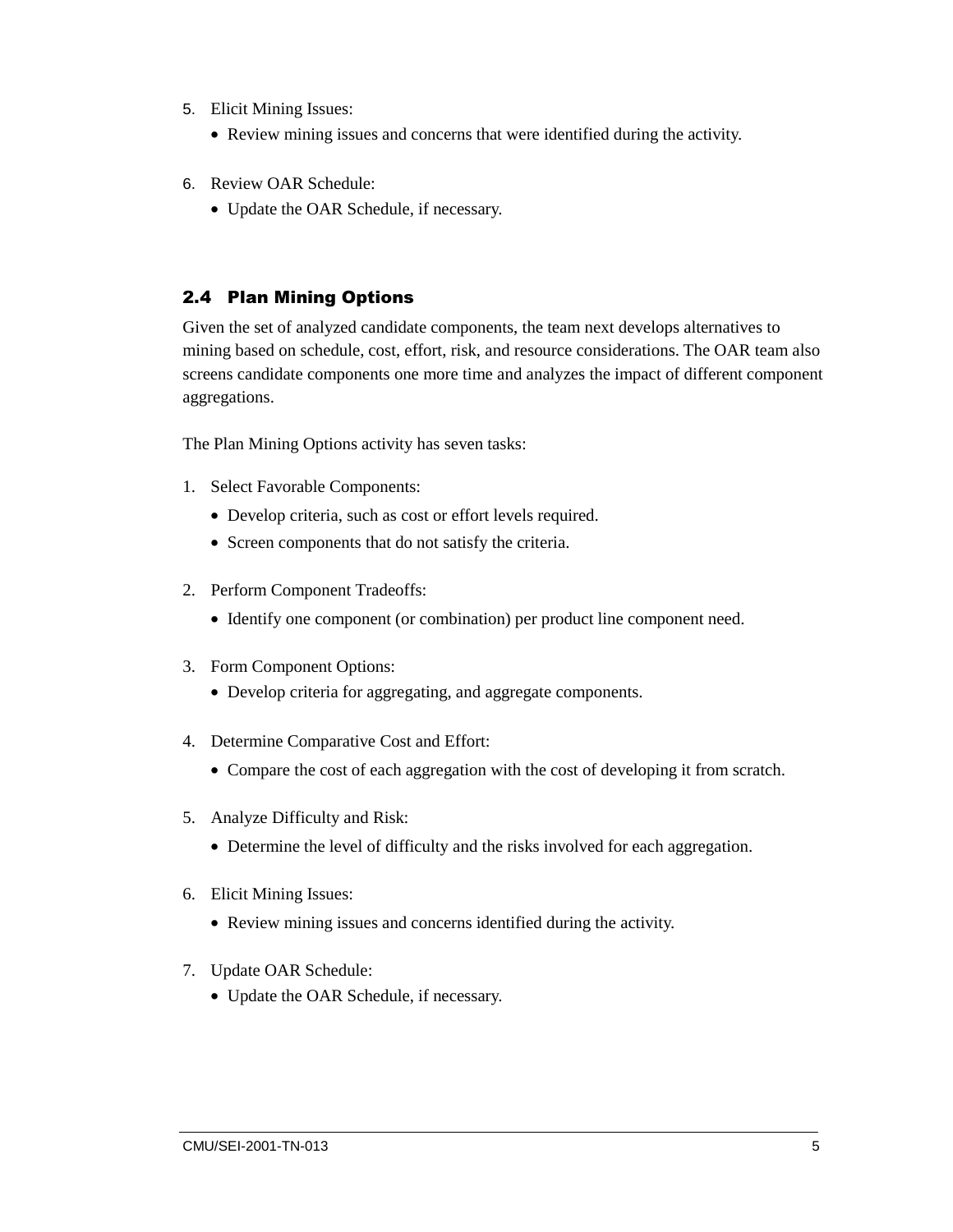#### 2.5 Select Mining Option

Finally, team members select the best mining option or combination of options by balancing program and technical considerations. After evaluating each mining option, they prepare a summary report that presents and justifies their selections.

The Select Mining Option activity has five tasks:

- 1 Choose Best Option:
	- Determine the drivers for selecting from among the options
	- Select an option or combination of them.
- 2 Verify Option:
	- Record all the details about each of the options chosen.
- 3 Identify Component Needs Satisfied:
	- Complete the final list of component needs satisfied and not satisfied through the options selected.
- 4 Present Findings:
	- Prepare findings presentation that provides details about the options selected.
- 5 Produce Summary:
	- Produce a final report detailing the options chosen and the rationales for their selection.

### 2.6 Specialized Tasks

Each activity also has a set of potential specialized tasks to address circumstances that may otherwise preclude completing the activity. These tasks may apply under the following conditions:

- The exit criteria for the prescribed activity have not been satisfied.
- More work is required than can reasonably be accomplished in the activity wrap-up tasks.
- Additional data is needed to complete a particular task or to address special customer needs.
- There is a need to supplement standard OAR tasks to enhance decision-making and reduce risk.

Section 3 includes examples of specialized tasks.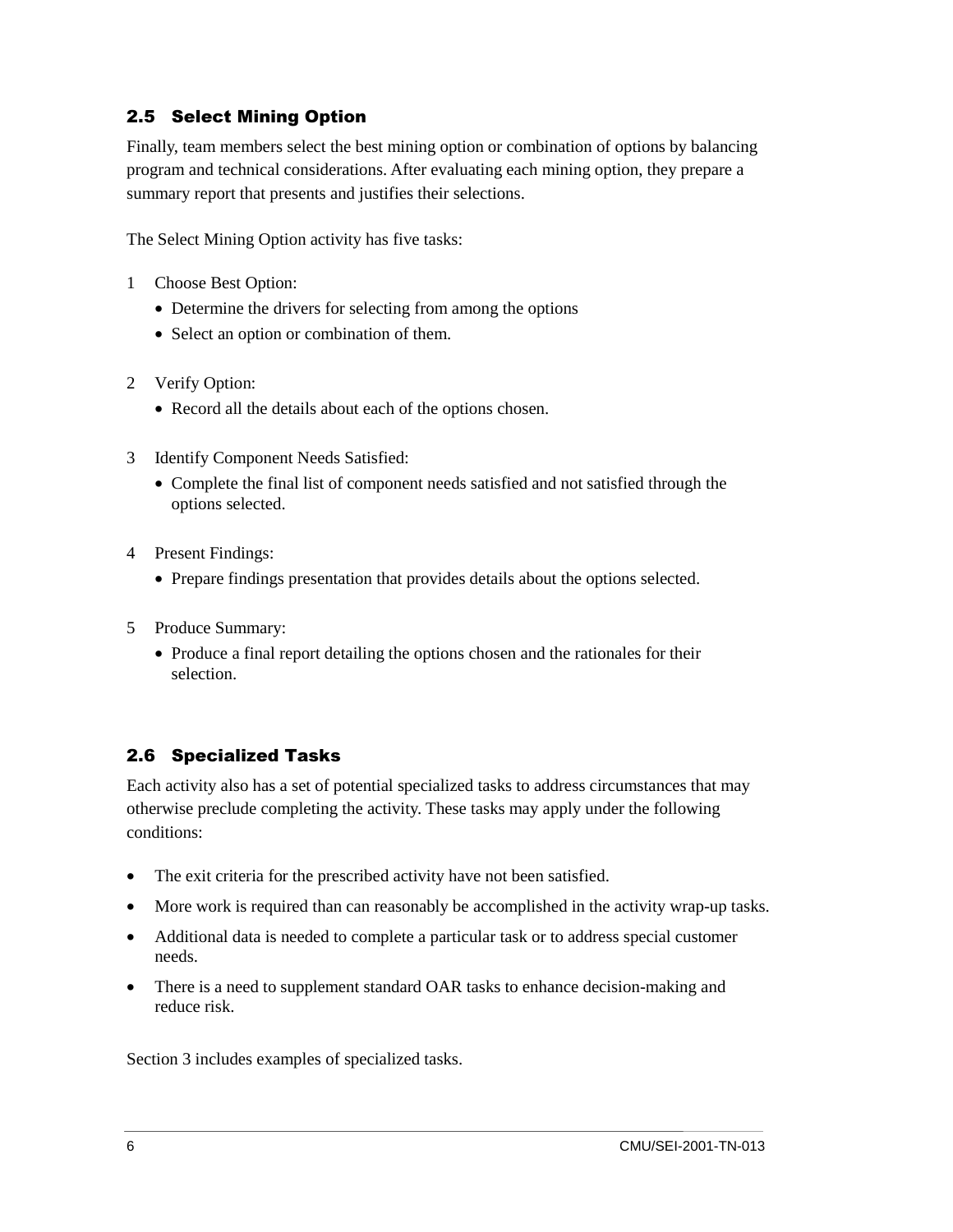# 3 Structure of Activities

Each activity is composed of tasks and sub-tasks designed to answer a set of activity-specific questions. These questions will define the activity and will also serve as a checklist to be included in the exit criteria for each activity.

The activities are structured according to an EITVOX (Entry Criteria, Inputs, Tasks, Validation, Outputs, Exit Criteria) format as follows:

|                          | Е | <b>Entry Criteria</b> | Criteria for beginning activity                 |
|--------------------------|---|-----------------------|-------------------------------------------------|
|                          |   | <b>Inputs</b>         | Artifacts required during execution of activity |
| Prescribed<br><b>OAR</b> | Т | <b>Tasks</b>          | Tasks to carry out the prescribed activity      |
| Activity                 | ٧ | Validation            | Data collected to validate the activity         |
|                          | O | <b>Outputs</b>        | Artifacts produced during execution of activity |
|                          | X | <b>Exit Criteria</b>  | Criteria defining completion of activity        |

*Table 1: EITVOX Structure of OAR Activities* 

At the end of each activity, examples are given of the specialized tasks that may need to be performed before continuing.

### 3.1 Overview of Sample Activity: Establish Mining Context

The following subsections show how the first activity, Establish Mining Context, is structured according to the EITVOX format. Each of the other activities follows this format. Bergey et al., provide this level of detail [Bergey 01].

The purpose of Establish Mining Context is to understand the organization's product line or new single system needs, legacy base, and expectations for mining legacy components.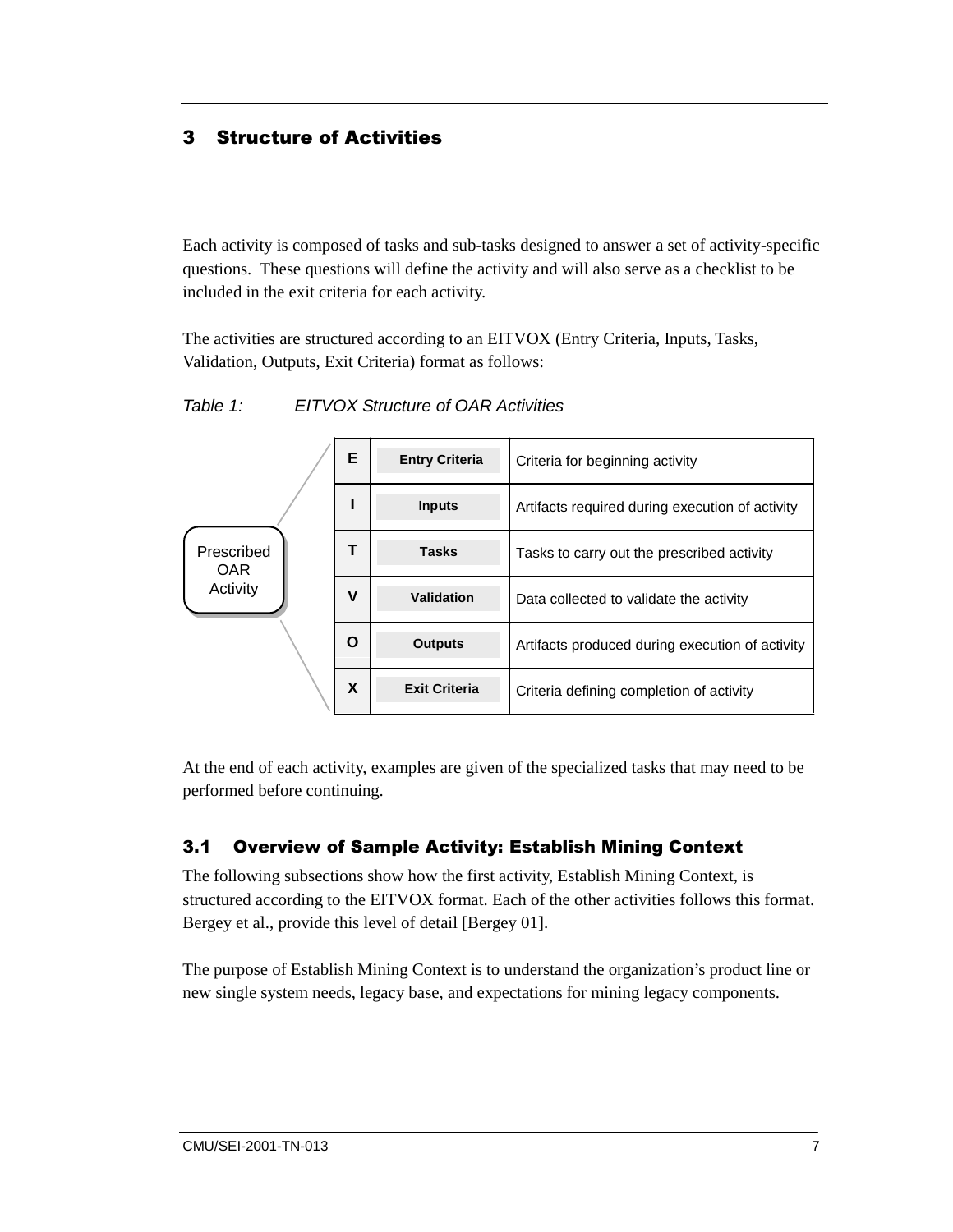### 3.1.1 Underlying Questions

The tasks of Establish Mining Context were developed to address a set of underlying questions that include

- What are management's expectations for the mining effort?
- What are the requirements (e.g., quality attributes) and primary drivers (e.g., priorities and constraints) for mining components?
- What explicit (and implicit) constraints, ground rules, and assumptions apply?
- What specific product line component needs will be addressed?
- What legacy systems are relevant and what documentation is available?
- What documents are available describing legacy components (e.g., their functionality, granularity, and interfaces)?
- What is the level of preparedness of the organization in terms of experience, skills, available resources, and OAR timeframe?

The complete set of underlying questions is revisited during validation to make sure they were answered satisfactorily.

# 3.1.2 Entry Criteria

The following entry criteria are examined to determine if there is sufficient data and expertise available to perform the activity successfully. The entry criteria for this activity are

- The organization has decided to move to a product line and wants to quickly assess the viability of mining components.
- The product line architecture has been defined and component needs have been identified.
- A set of mining goals and objectives has been established.
- One to three legacy systems have been identified as the source of components for mining effort.
- A "Mining Team" has been chartered and is available for the duration of OAR activities.

If the entry criteria are not satisfied, a specialized task may need to be developed.

### 3.1.3 Input Artifacts

Each activity relies on a set of support artifacts. The following artifacts are required for Establish Mining Context:

- goals and objectives for the mining effort
- product line requirements and component needs
- documentation describing product line scope, architecture, and component specifications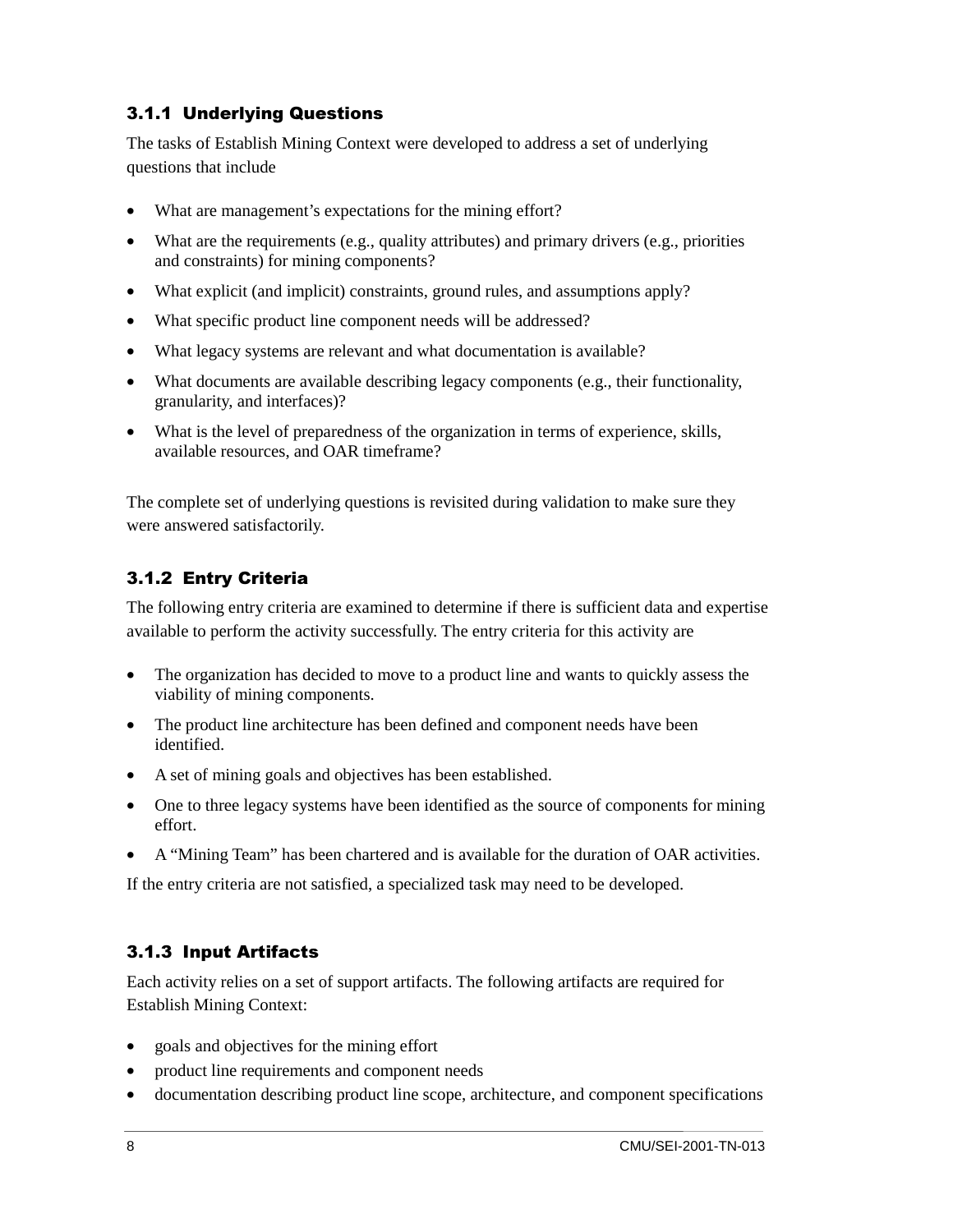- overview of legacy system and component documentation
- experience reports of other mining/reengineering efforts
- typical OAR Scheduling Profile<sup>1</sup>

### 3.1.4 Task Structure

The Establish Mining Context activity is divided into 10 tasks. These tasks are executed in order. Several of the tasks are further divided into subtasks. To help OAR team members perform tasks and sub-tasks, the SEI developed execution and data templates. Execution templates outline the steps, rationale, and assumptions for the task or sub-task. Data templates provide example topics and often serve as a starting point for eliciting information from a customer.

The tasks accomplish the following:

- 1 Review Goals and Objectives:
	- Determine stakeholder goals and objectives for the mining effort.
- 2 Review Product Line/New System Requirements:
	- Identify product line or new system requirements.
- 3 Review and Select Component Needs:
	- Identify component needs that will be addressed by mining.
- 4 Review Legacy Systems and Documentation:
	- Review the legacy systems and component documentation available.
- 5 Determine Mining Drivers:
	- Identify programmatic and technical drivers.
- 6 Validate Goals and Objectives:
	- Determine compatibility of mining drivers with goals and objectives.
- 7 Identify Candidate Components:
	- Determine criteria for high-value legacy components.
	- Select a set of candidate components.
- 8 Elicit Mining Issues:
	- Review any mining issues and concerns that were identified during the activity.

l

<sup>1</sup> The OAR Scheduling Profile is a template provided by the SEI.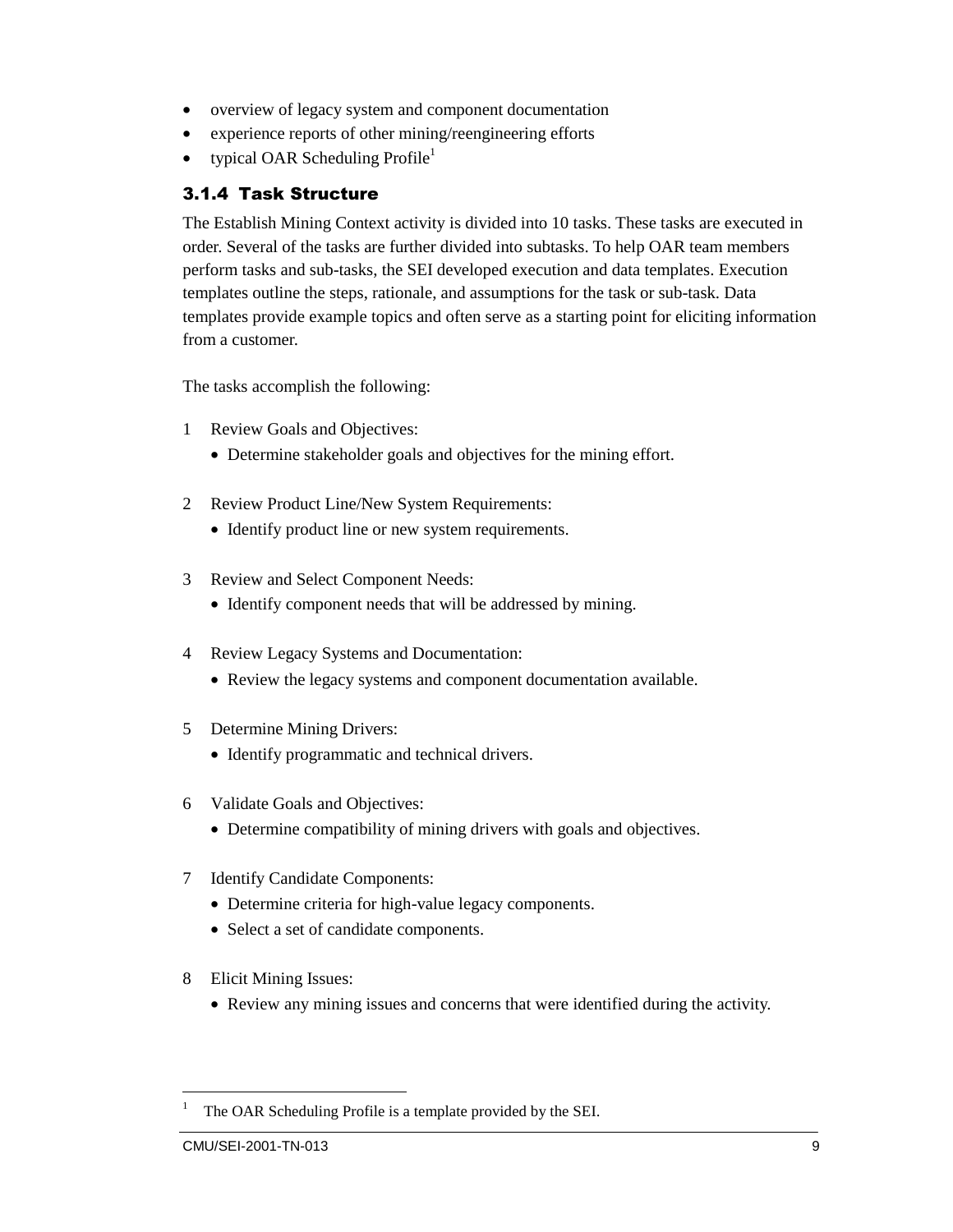- 9 Evaluate Preparedness:
	- Determine the organization's level of preparedness.
- 10 Review OAR Schedule:
	- Update the OAR Schedule, if necessary.

Some tasks have sub-tasks. Task 4, for example, is subdivided into:

- 1 Review Legacy Systems.
- 2 Review Component Documentation.

#### 3.1.5 Example of Execution and Data Templates

The execution template, illustrated in Table 2, specifies how to perform Review Component Documentation (sub-task 4.2).

The data template "EMC-4.2-DT" suggests that the following type of data be collected:

- list of legacy components
- component documentation (i.e., functionality and interface descriptions)
- source code for legacy components
- maintenance history for legacy components (e.g., cost, modification, timeframe, resource utilization)

|  | Table 2: | Task Execution Template: EMC-4.2-DT |  |  |
|--|----------|-------------------------------------|--|--|
|--|----------|-------------------------------------|--|--|

| Task ID:     | EMC Task 4.2                                                                                                                                                                                                                                                         |
|--------------|----------------------------------------------------------------------------------------------------------------------------------------------------------------------------------------------------------------------------------------------------------------------|
| Name:        | Review Component Documentation.                                                                                                                                                                                                                                      |
| Description: | As a precursor to mining, review what type of documentation is available at<br>the component level.                                                                                                                                                                  |
| Steps:       | 1. A representative of the customer organization conducts a walkthrough<br>describing the type and level of documentation available on the legacy<br>system(s) using data template EMC-4.2-DT as a guide:                                                            |
|              | Key topics that should be addressed include:<br>What is the level of granularity for legacy components?<br>How does this level of granularity compare to product line needs?<br>What component documentation is typically available at that level of<br>granularity? |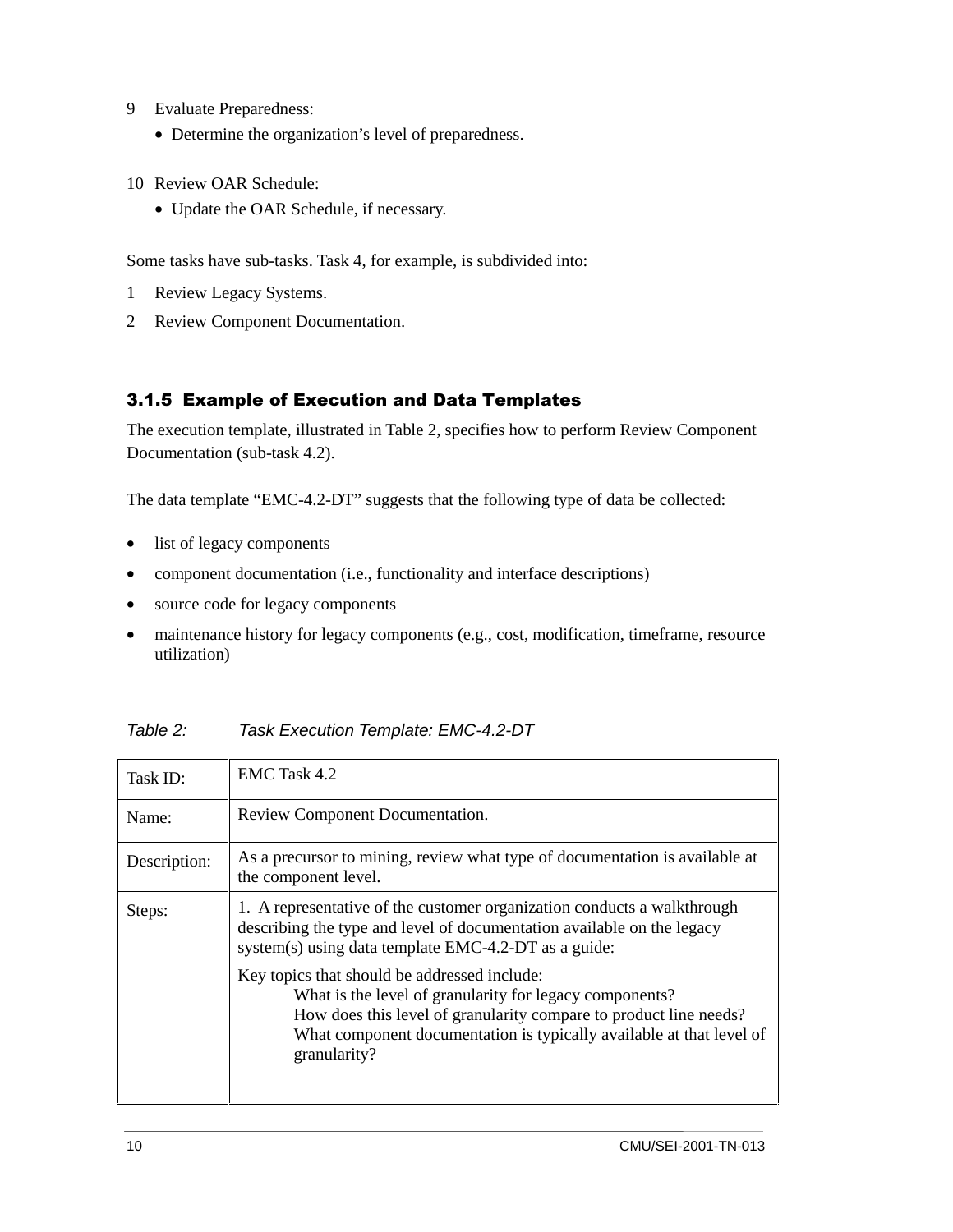|              | 2. Review and consider the information that is presented and ask questions<br>to clarify and refine the type and level of documentation that is available to<br>support the analyses that the mining team will be performing.<br>3. Identify any documentation deficiencies and their potential impact.                                                                                                                                                                                                                                      |
|--------------|----------------------------------------------------------------------------------------------------------------------------------------------------------------------------------------------------------------------------------------------------------------------------------------------------------------------------------------------------------------------------------------------------------------------------------------------------------------------------------------------------------------------------------------------|
| Rationale:   | There is a need for the two parties to establish beforehand what<br>documentation is available to support inventory and analysis. If<br>documentation is lacking, determine the potential impact on the mining<br>effort.                                                                                                                                                                                                                                                                                                                    |
| Assumptions: | Refer to the assumptions under Establish Mining Context Task 7.3 for<br>specific courses of action to compensate for documentation deficiencies.<br>If particular subsystems are poorly documented, the mining team may want<br>to eliminate the components of those subsystems from further consideration.<br>This is in keeping with the underlying concept of the OAR "bridging"<br>scenario; i.e., quickly identify those systems and subsystems that have the<br>most potential for mining, and select high value components from them. |

#### 3.1.6 Validation

After the tasks are completed, the underlying questions for the activity are reviewed. The following are some of the validation criteria for Establish Mining Context:

- Expectations are outlined and understood.
- All relevant legacy systems are identified.
- A set of 10 to 20 product line component needs have been selected with high potential to be satisfied through mining.
- Drivers and priorities are identified and understood.
- A set of 15 to 30 legacy components have been selected as mining candidates.
- The level of mining preparedness has been evaluated.

### 3.1.7 Output Artifacts

Establish Mining Context produces the following output artifacts:

- a set of relevant legacy systems and documentation
- a set of selected product line component needs
- major program and technical drivers
- a set of selected legacy components and associated component documentation
- preparedness evaluation
- list of mining issues and concerns
- revised OAR Scheduling Profile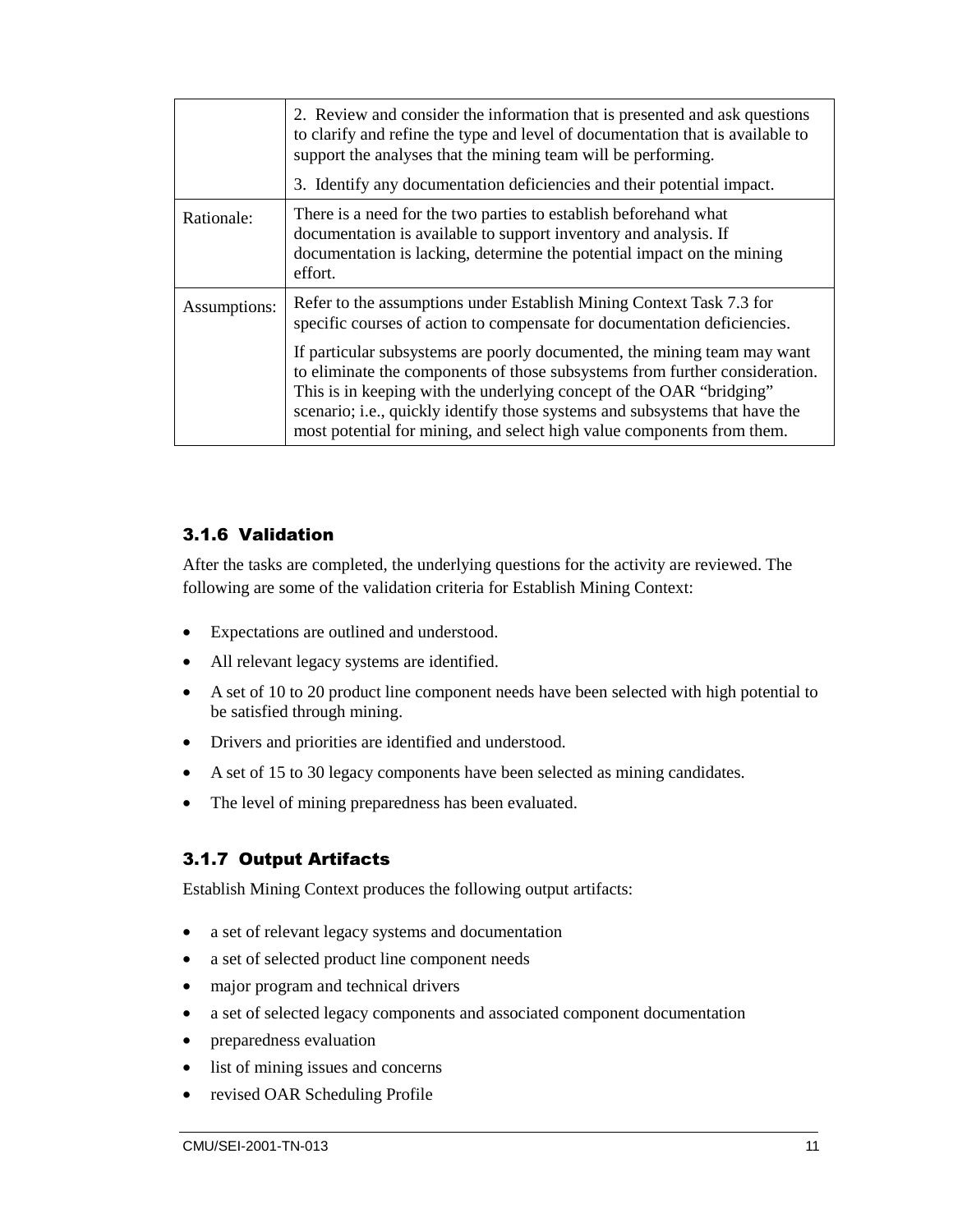## 3.1.8 Exit Criteria

Before completing the Establish Mining Context, the following exit criteria need to be satisfied:

- The mining team has identified a reasonable set of product line needs and candidate components.
- The organization's expectations are consistent with its level of preparedness.
- The OAR Scheduling Profile has been reviewed and any needed changes have been accepted.
- All output artifacts of this activity have been produced.
- All underlying questions for this activity have been answered satisfactorily.

# 3.1.9 Specialized Task Examples

If the exit criteria are not satisfied, a specialized task may be appropriate. Examples of specialized tasks for the Establish Mining Context activity follow:

- Further identifying mining effort drivers and resolving programmatic and technical issues.
- Further defining product line requirements and component needs in terms of functionality and interfaces.
- Isolating and identifying the functionality and interfaces of legacy components.
- Developing the required level of documentation for legacy components.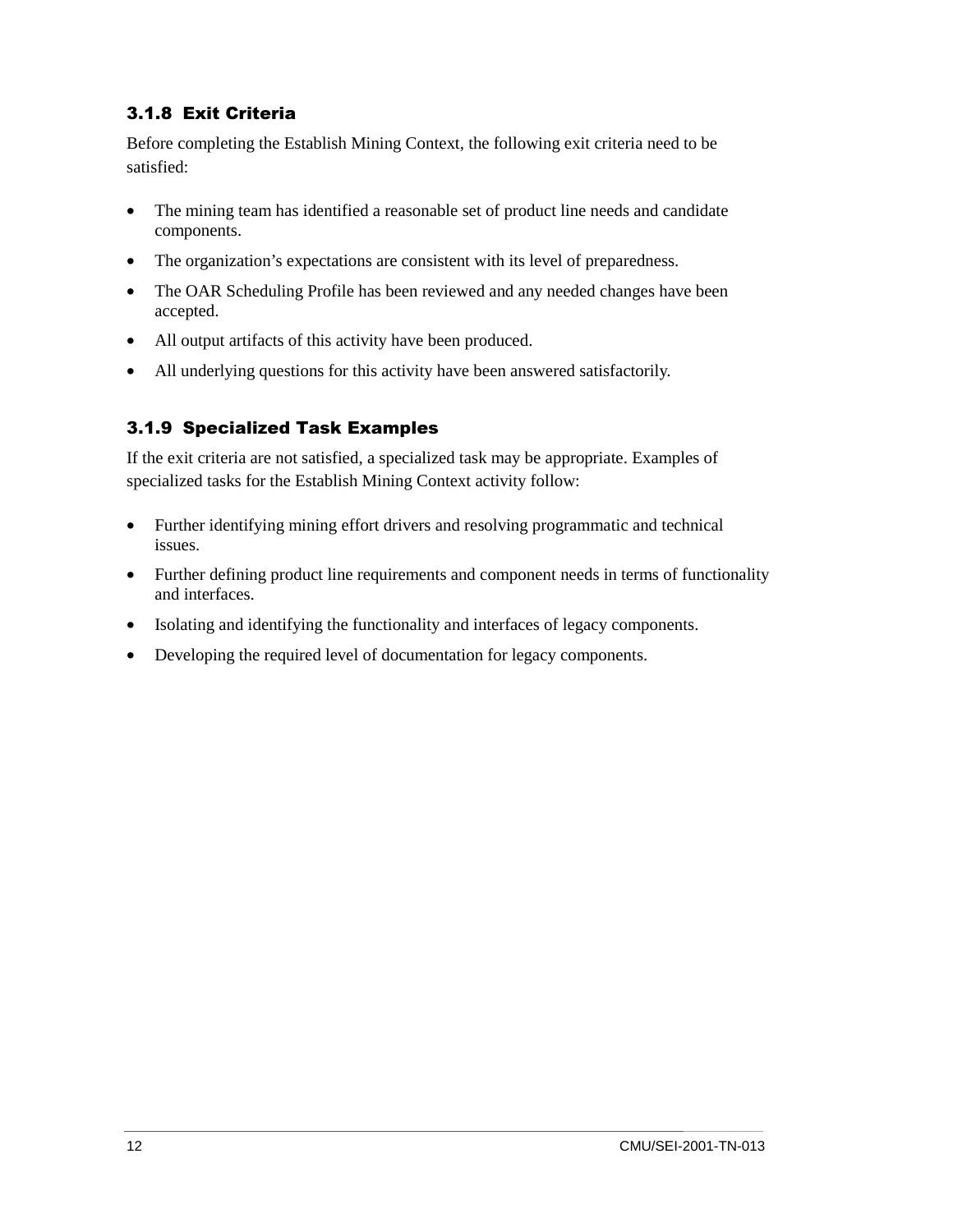# 4 An Example of an Application of OAR

OAR was used to explore component mining for a Satellite Tracking Agency. This agency supports efforts to develop, acquire, and deploy satellite tracking systems. The agency had an urgent need to mine components from an existing Satellite Tracking System (STS) for the architecture in their Improved Satellite System (ISS). ISS will integrate space assets with a consolidated ground segment. ISS requires some of the capabilities of STS. Because STS already has a set of reliable and validated models, the agency decided to mine and reuse selected components in ISS.

Members of the technical staff at the SEI and agency representatives formed an OAR team to identify relevant components and to estimate the cost and effort required to rehabilitate them for the ISS. The team first established a set of drivers for making decisions on candidate components. These drivers included flexibility of interfaces, satisfaction of real-time constraints, portability and interoperability, and high level of code quality (i.e., high cohesion, low coupling). After examining the STS system, the team selected six legacy system components as mining candidates: two simulation gateways, a message gateway, two truth model components, and a theater event sub-system. The Component Table that appears in Appendix A describes each component.

Three potential wrapping components were identified (the two simulation gateways and the message gateway). These components would not require modifying their internal programs. The other three components (the two truth model components and the theater event subsystem) were identified as potential white box components that would require changes.

Next, the team estimated the basic types of changes required to rehabilitate these components. The OAR team also estimated the effort and cost to develop candidate components from scratch and compared these figures to the cost of mining them. However, since the interfaces for the new system had not yet been fully defined, the cost estimates were preliminary. Once the ISS interface specifications are complete, the cost estimates will need to be reviewed.

Three options for aggregation were developed. The gateway and message components were aggregated as one option. However, since these components all depend on the interfaces that are still undefined, this aggregation may change. The other two components represent coarsegrained groupings of self-contained functionality. They were each treated as separate options. The team then calculated the comparative cost and effort of each aggregation based on the information captured in the Component Table. The team also determined the aggregated level of difficulty and risk for each option. The Options Table in Appendix B presents this data.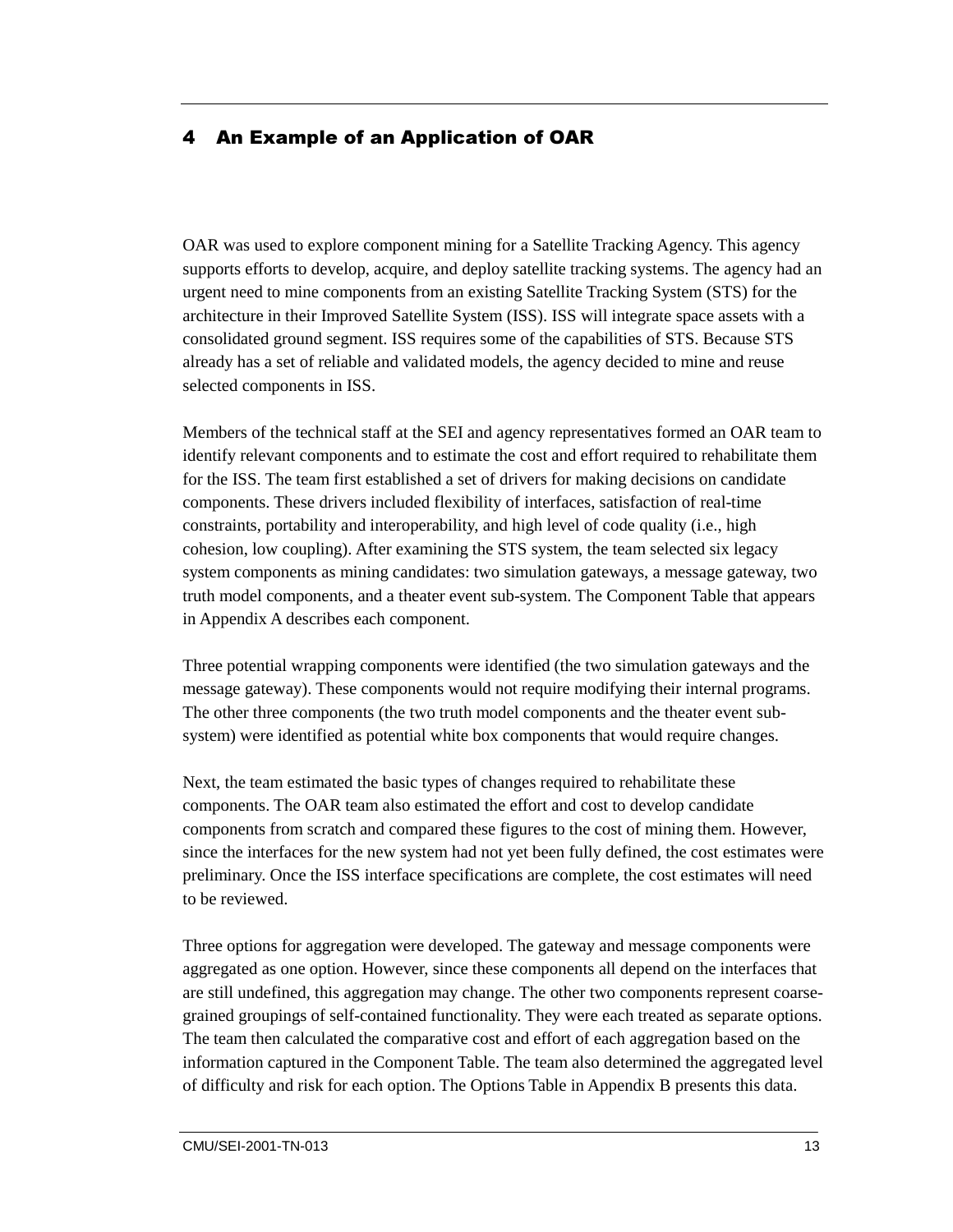### 5 Conclusion

OAR is a systematic, architecture-centric, decision-making method for mining existing components. It identifies software product line or new system architecture component needs that can be satisfied through mining, as well as those that cannot be satisfied. Candidate components are screened based on criteria that are relevant for the organization. OAR provides management visibility into this highly complex analysis activity. It also provides insights into implicit stakeholder assumptions, constraints, and other major drivers that impact the mining of components. OAR determines the feasibility of mining components at an early stage of a reengineering project. OAR provides insight into technical issues as well as cost and effort estimates and helps to address the problem that many reengineering projects fail due to lack of early insight into the magnitude of an effort.

As a first step OAR establishes the component needs, identifies candidate legacy components and their related documentation, and determines other aspects that define the mining context. Next it inventories the legacy components that can potentially fill identified product line needs, and identifies their characteristics, types of changes needed, and estimated cost and effort. OAR reflects the elicited needs, priorities and concerns of the organization. Its final outputs are a mining option or combination of options that an organization may pursue and a list of product line component needs that can and cannot be satisfied through mining.

OAR has been applied successfully at the Satellite Tracking Agency, and lessons learned from this effort led to the current Version 2. We are planning to apply OAR on other projects and continue to refine and improve the method. We are currently seeking organizations interested in applying the method. In the near future, we will develop a handbook to accompany the method. Eventually, we plan to transition the method to other organizations.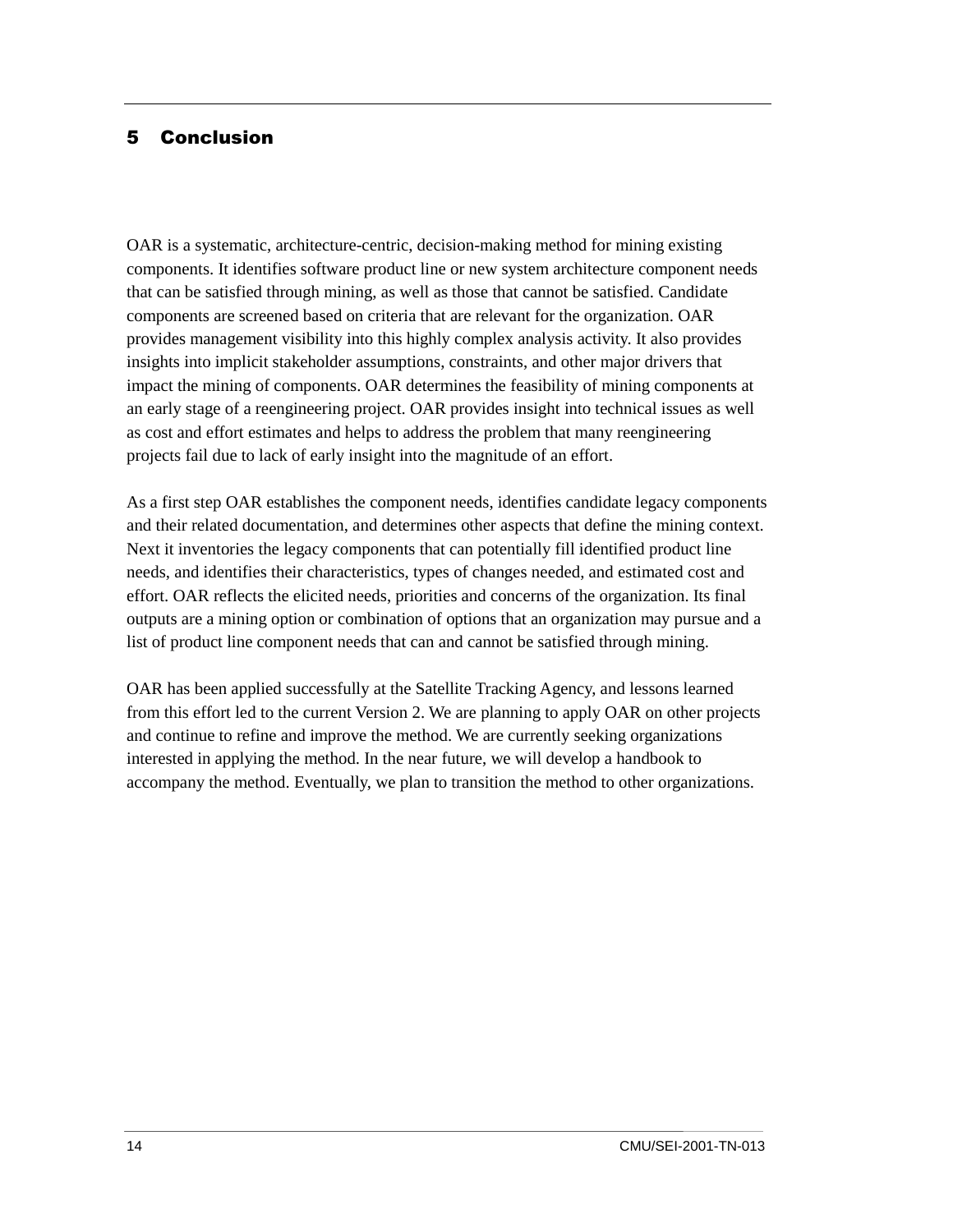#### References

| [Bergey 01]   | Bergey, J.; O'Brien, L. & Smith, D. Options Analysis for Reengineering<br>(OAR). Tutorial presented at ICSE 2001. Toronto, Ontario: May 2001.                                           |
|---------------|-----------------------------------------------------------------------------------------------------------------------------------------------------------------------------------------|
| [Clements 01] | Clements, P. & Northrop, L. Software Product Lines: Practice and Patterns.<br>Boston, MA: Addison Wesley Longman, Inc., 2001.                                                           |
| [Muller 00]   | Muller, H.; Jahnke, J.; Smith, D.; Storey, M.; Tilley, S. & Wong, K.<br>"Reverse Engineering: A Roadmap." 47-60. The Future of Software<br><i>Engineering.</i> New York, NY: ACM, 2000. |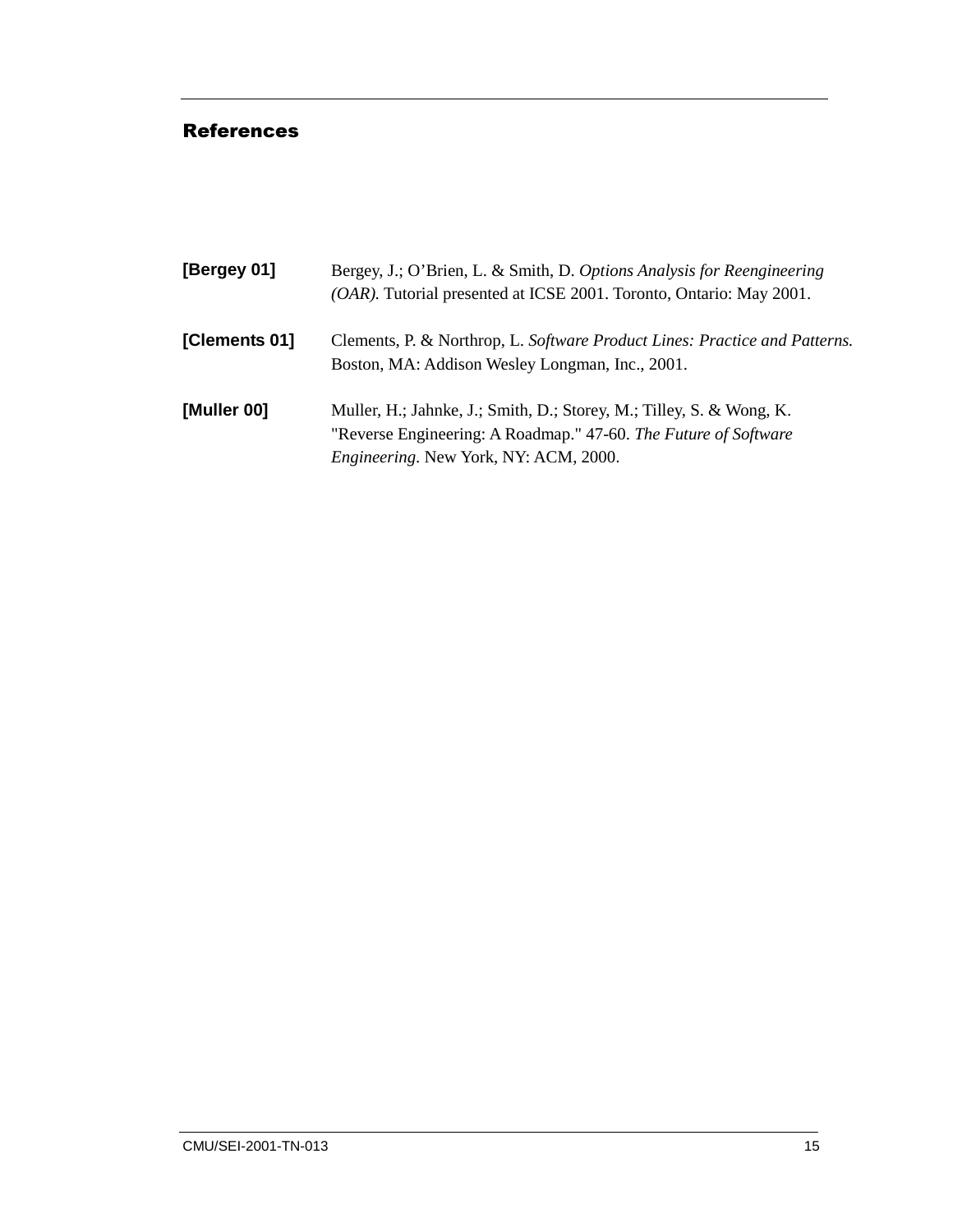## Appendix A. Component Table

| Part 1 of 3            |                      |          |                        |    | <b>Legacy System Software</b> |                          |            |
|------------------------|----------------------|----------|------------------------|----|-------------------------------|--------------------------|------------|
|                        |                      |          | <b>Characteristics</b> |    |                               | <b>Characteristics</b>   |            |
| <b>COMPONENT</b>       | <b>Legacy System</b> | Program  |                        |    | Directory Number Compilable   | Size <sup>1</sup>        |            |
| <b>NEEDS</b>           | <b>Software</b>      | Language | Name                   | of | on                            | Lines of Code Complexity |            |
|                        | <b>Components</b>    |          |                        |    | <b>ModulesSGI Machine</b>     | (LOC)                    |            |
| 1. Simulation Gateways |                      |          |                        |    |                               |                          |            |
|                        | Sim1 Gateway         | C        | cag                    | 17 | Yes                           | 2,297                    | Low        |
|                        | Sim2 Gateway         | C        | dwg                    | 57 | <b>Yes</b>                    | 4,877                    | Low        |
|                        |                      |          |                        |    |                               |                          |            |
| 2. Message Gateways    | C-Source             | C        | csg                    | 45 | Yes                           | 4,186                    | High       |
|                        |                      |          |                        |    |                               |                          |            |
| 3. Truth Model         |                      |          |                        |    |                               |                          |            |
|                        | Objects              | Fortran  | ojo                    | 65 | <b>Yes</b>                    | 9.202                    | Med        |
|                        | Event                | Fortran  | tho                    | 39 | Yes                           | 4.412                    | Med        |
| 4. ETS & Message       |                      |          |                        |    |                               |                          |            |
| Generation             |                      |          |                        |    |                               |                          |            |
|                        | <b>Event Track</b>   | C        | tsd                    | 89 | Yes                           | 5,417                    | Med / High |
| 5. Man Machine         |                      |          |                        |    |                               |                          |            |
| Interface              |                      |          |                        |    |                               | 30,391                   |            |
|                        | <b>TBD</b>           |          |                        |    |                               | $+Total+$                |            |
|                        |                      |          |                        |    |                               |                          |            |
| 6. Executive           |                      |          |                        |    |                               |                          |            |
|                        | <b>TBD</b>           |          |                        |    |                               |                          |            |

|             | lFootnotes:                                                 |
|-------------|-------------------------------------------------------------|
| PART 1 of 3 | 1. Size estimates are based on actual count of source lines |
|             | for each module.                                            |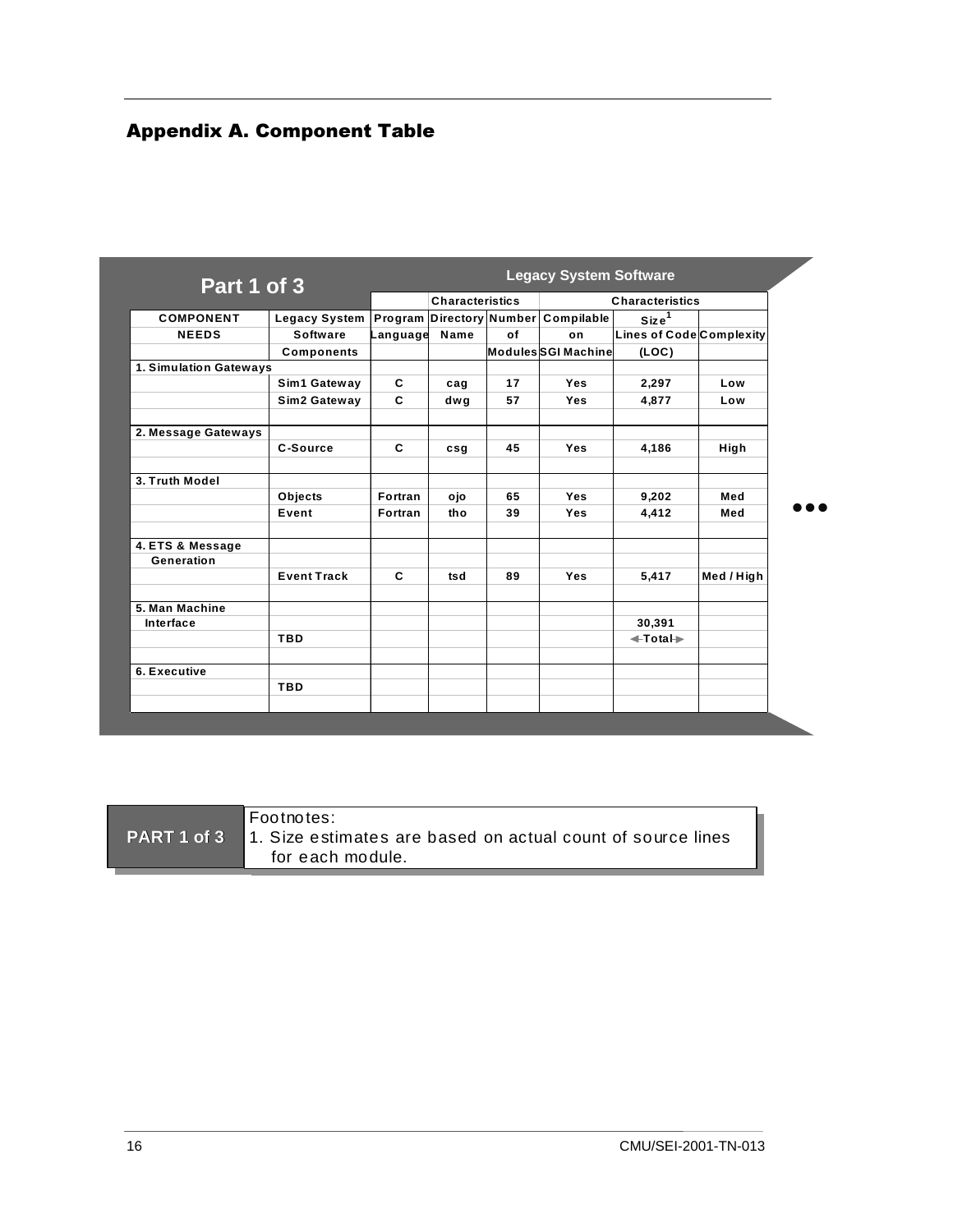| Part 2 of 3          |      | <b>Characteristics</b>                 |                        |                | <b>Characteristics</b> |                          |                                  |                   |
|----------------------|------|----------------------------------------|------------------------|----------------|------------------------|--------------------------|----------------------------------|-------------------|
| <b>Legacy System</b> |      |                                        | Black Box/             | Level          | Level                  | Support                  | Level                            | Level             |
| <b>Software</b>      |      | <b>Coupling Cohesiveness White Box</b> |                        | of             | of                     | <b>Software</b>          | of                               | οf                |
| <b>Components</b>    |      |                                        | <b>Suitability</b>     | <b>Changes</b> | Granularity            |                          | Required Difficulty <sup>3</sup> | <b>Risk</b>       |
|                      |      |                                        |                        |                |                        |                          |                                  |                   |
| Sim1 Gateway         | Low  | High                                   | <b>BB</b>              | None           | <b>OK</b>              | $S&D$ Files <sup>2</sup> | $\mathbf{1}$                     | Low               |
| Sim2 Gateway         | Low  | High                                   | <b>BB</b>              | None           | <b>OK</b>              | <b>S&amp;D Files</b>     | 1                                | Low               |
| <b>C-Source</b>      | Low  | High                                   | <b>BB</b>              | None           | OK                     | <b>S&amp;D Files</b>     | 1                                | Low               |
| Objects              | High | High                                   | WB (minor)Minor (10%)  |                | Adjust                 | <b>S&amp;D Files</b>     | $\overline{2}$                   | High <sup>4</sup> |
| Event                | High | High                                   | WB (minor)Minor (10%)  |                | Adjust                 | <b>S&amp;D Files</b>     | $\overline{2}$                   | High <sup>4</sup> |
| <b>Event Track</b>   | Low  | Low                                    | WB (major) Major (50%) |                | Adjust                 | <b>S&amp;D Files</b>     | $\overline{\mathbf{4}}$          | Low <sup>5</sup>  |
|                      |      |                                        |                        |                |                        |                          |                                  |                   |
| <b>TBD</b>           |      |                                        |                        |                |                        |                          |                                  |                   |
|                      |      |                                        |                        |                |                        |                          |                                  |                   |
| <b>TBD</b>           |      |                                        |                        |                |                        |                          |                                  |                   |

| <b>PART 2 of 3</b> | Footnotes:<br>2. S&D Files are Scripts and Data Files.<br>3. Level of difficulty is identified on a scale of 1 (Minimal) to 5 (Very High).<br>4. These are outside of the control of the organization.<br>5. These are under the control of the organization. |
|--------------------|---------------------------------------------------------------------------------------------------------------------------------------------------------------------------------------------------------------------------------------------------------------|
|--------------------|---------------------------------------------------------------------------------------------------------------------------------------------------------------------------------------------------------------------------------------------------------------|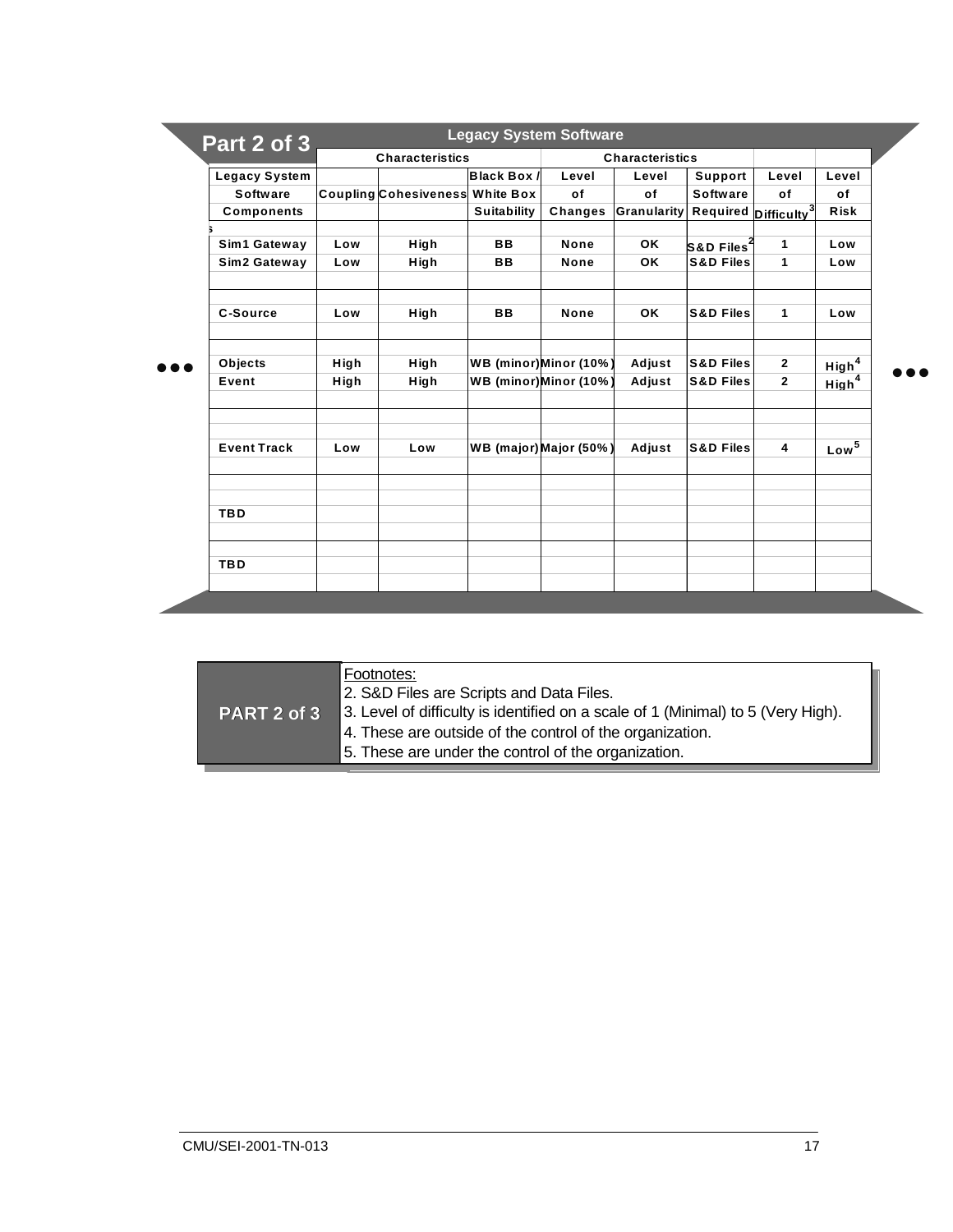| Part 3 of 3 |                    | <b>Legacy System Software</b> |                   |             |                           |                                |                        |  |  |
|-------------|--------------------|-------------------------------|-------------------|-------------|---------------------------|--------------------------------|------------------------|--|--|
|             |                    | Mining                        | Mining            | <b>New</b>  | <b>New</b>                | <b>Comparative Comparative</b> |                        |  |  |
|             | <b>Software</b>    | Effort <sup>6</sup>           | Cost <sup>7</sup> |             | Development   Development | $Cost7$ of                     | Effort <sup>6</sup> of |  |  |
|             | <b>Components</b>  | (mm)                          |                   | Effort (mm) | Cost <sup>8</sup>         | <b>Mining</b>                  | <b>Mining</b>          |  |  |
|             |                    |                               |                   |             |                           |                                |                        |  |  |
|             | Sim1 Gateway       | 0.1                           | \$1,000           | 7.7         | \$76,567                  | 1%                             | 1%                     |  |  |
|             | Sim2 Gateway       | 0.1                           | \$1,000           | 16.3        | \$162,567                 | 1%                             | 1%                     |  |  |
|             |                    |                               |                   |             |                           |                                |                        |  |  |
|             | <b>C-Source</b>    | 0.1                           | \$1,000           | 14.0        | \$139,533                 | 1%                             | 1%                     |  |  |
|             |                    |                               |                   |             |                           |                                |                        |  |  |
|             | Objects            | 2.2                           | \$22,000          | 30.7        | \$306,733                 | 7%                             | 7%                     |  |  |
|             | Event              | 1.3                           | \$13,000          | 14.7        | \$147,067                 | 9%                             | 9%                     |  |  |
|             |                    |                               |                   |             |                           |                                |                        |  |  |
|             | <b>Event Track</b> | 8                             | \$80,000          | 18.1        | \$180,567                 | 44%                            | 44%                    |  |  |
|             |                    |                               |                   |             |                           |                                |                        |  |  |
|             |                    | 12                            | \$118,000         | 101         | \$1,013,033               | 12%                            | 12%                    |  |  |
|             | <b>TBD</b>         |                               |                   |             | <b>TOTALS-</b>            |                                | ►                      |  |  |
|             | <b>TBD</b>         |                               |                   |             |                           |                                |                        |  |  |
|             |                    |                               |                   |             |                           |                                |                        |  |  |

|                                                 | Footnotes:                                                                                   |  |  |  |  |  |  |  |
|-------------------------------------------------|----------------------------------------------------------------------------------------------|--|--|--|--|--|--|--|
|                                                 | 6. The labor for converting the scripts and data files that are part of the support software |  |  |  |  |  |  |  |
|                                                 | man-months. This estimate is not induded in the total effort.<br>is:                         |  |  |  |  |  |  |  |
|                                                 |                                                                                              |  |  |  |  |  |  |  |
|                                                 | 7. The added cost of converting the scripts and data files that are part of the              |  |  |  |  |  |  |  |
|                                                 | This cost, which is based on the effort estimate<br>\$60,000<br>support software is:         |  |  |  |  |  |  |  |
| PART 3 of 3                                     | above, is not induded in the total mining cost.                                              |  |  |  |  |  |  |  |
|                                                 |                                                                                              |  |  |  |  |  |  |  |
|                                                 | 8. The new development cost estimates are based on an average cost of                        |  |  |  |  |  |  |  |
|                                                 | $$33.33$   per line of code (LOC).                                                           |  |  |  |  |  |  |  |
|                                                 | This figure is based on the following entries:                                               |  |  |  |  |  |  |  |
| \$10,000 Burdened labor rate per man-month (mm) |                                                                                              |  |  |  |  |  |  |  |
|                                                 | Estimated productivity rate (LCC per man-month)                                              |  |  |  |  |  |  |  |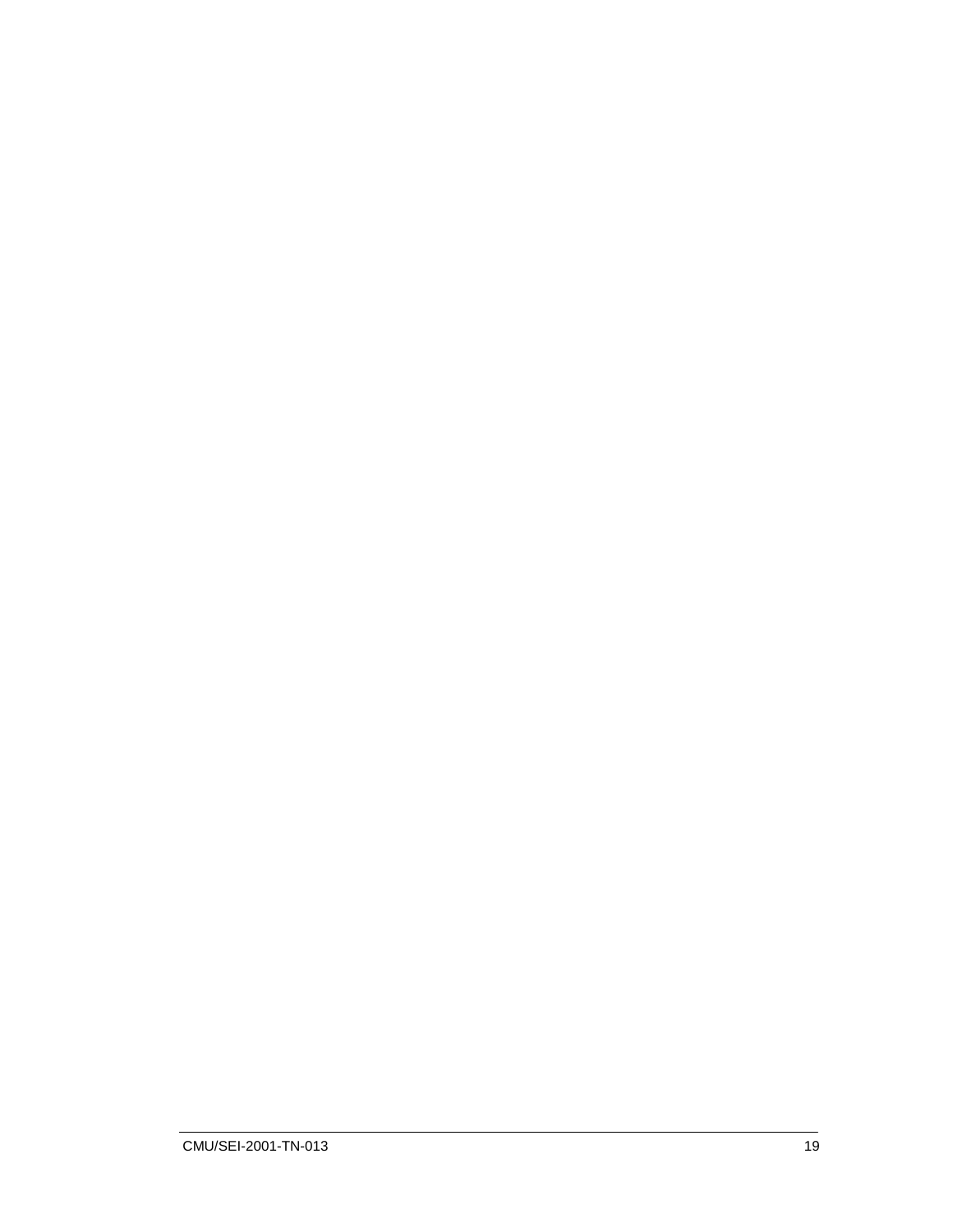## **Appendix B. Options Table**

| No.            | <b>Option Legacy System</b><br><b>Software</b><br><b>Components</b> | Support<br>Software<br><b>Required</b> | Level<br>of<br><b>Risk</b> | Level<br>of<br><b>Difficulty</b> | <b>Mining</b><br>Effort <sup>1</sup><br>(mm) | <b>Mining</b><br>Cost <sup>1</sup> | <b>New</b><br><b>Development</b><br>Effort (mm) | <b>New</b><br><b>Development</b><br>Cost | Cost of<br><b>Mining</b> | <b>Comparative Comparative</b><br><b>Effort of</b><br><b>Mining</b> |
|----------------|---------------------------------------------------------------------|----------------------------------------|----------------------------|----------------------------------|----------------------------------------------|------------------------------------|-------------------------------------------------|------------------------------------------|--------------------------|---------------------------------------------------------------------|
| 1              | <b>Event Track</b>                                                  | S&D Files                              | Low                        | 4                                | 8                                            | \$80,000                           | 18.1                                            | \$180,567                                | 44%                      | 44%                                                                 |
|                | <b>Option Summation</b>                                             |                                        | Low                        | $\overline{\mathbf{4}}$          | 8                                            | \$80,000                           | 18.1                                            | \$180,567                                | 44%                      | 44%                                                                 |
| $\overline{2}$ | Objects<br>Event                                                    | S&D Files<br>S&D Files High            | <b>High</b>                | 2<br>$\overline{2}$              | 2.2<br>1.3                                   | \$22,000<br>\$13,000               | 30.7<br>14.7                                    | \$306,733<br>\$147,067                   | 7%<br>9%                 | 7%<br>9%                                                            |
|                | <b>Option Summation</b>                                             |                                        | <b>High</b>                | $\overline{2}$                   | 3.5                                          | \$35,000                           | 45.4                                            | \$453,800                                | 8%                       | 8%                                                                  |
| $\overline{3}$ | Sim1 Gateway<br>Sim <sub>2</sub> Gateway<br>C-Source                | S&D Files<br>S&D Files<br>S&D Files    | Low<br>Low<br>Low          | 1<br>1<br>1                      | 0.1<br>0.1<br>0.1                            | \$1,000<br>\$1,000<br>\$1,000      | 7.7<br>16.3<br>14                               | \$76,567<br>\$162,567<br>\$139,533       | $1\%$<br>1%<br>$1\%$     | $1\%$<br>1%<br>1%                                                   |
|                | <b>Option Summation</b>                                             |                                        | Low                        | 1                                | 0.3                                          | \$3,000                            | 38                                              | \$378,667                                | 1%                       | 1%                                                                  |

 $1$  Note: Mining Effort and Cost do not include effort and cost to convert scripts and data files that are part of the support software